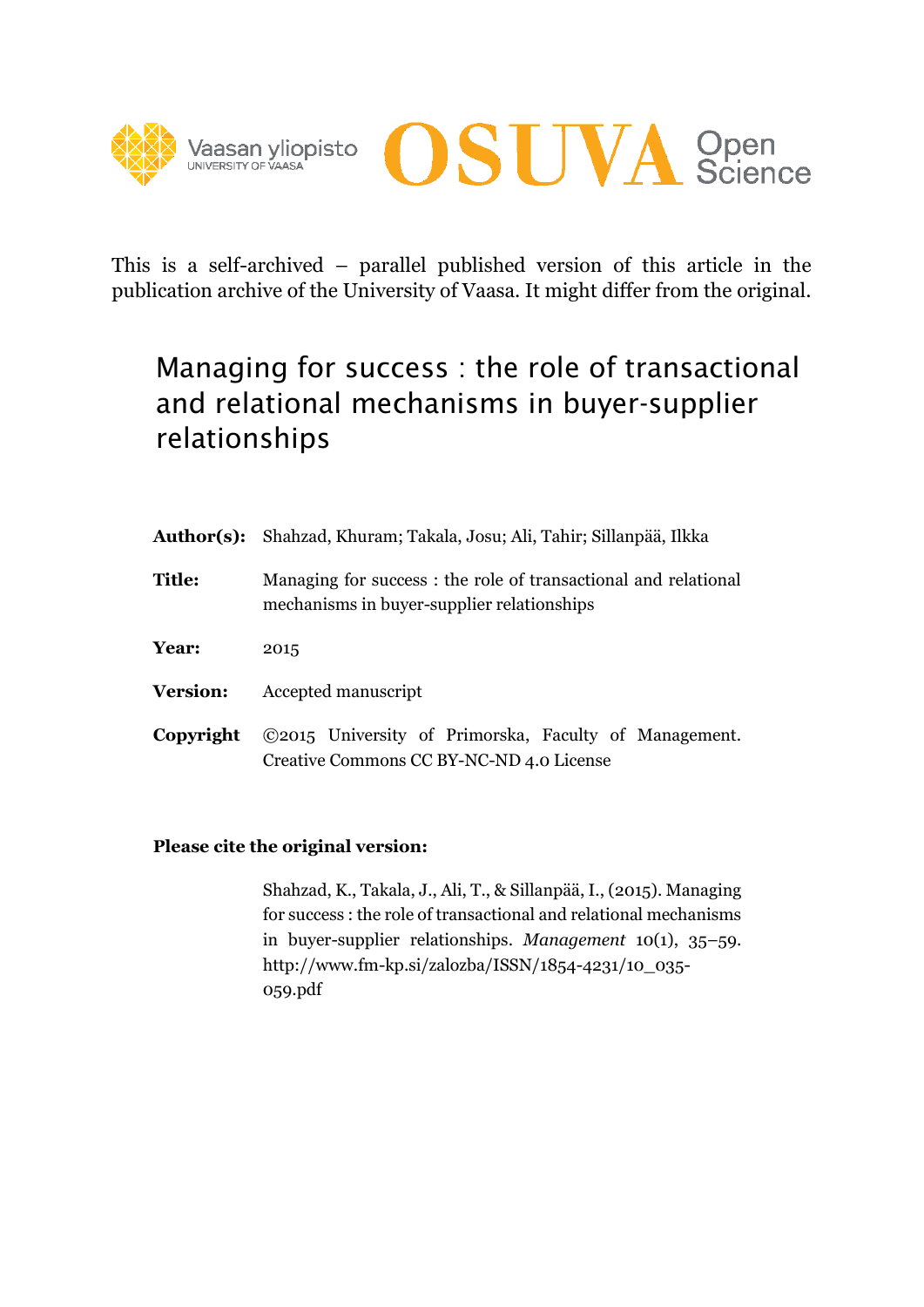## Managing for Success: The Role of Transactional and Relational Mechanisms in Buyer-Supplier Relationships

khuram shahzad *University of Vaasa, Finland khuram.shahzad@uva.fi*

josu takala *University of Vaasa, Finland josu.takala@uva.fi*

TAHIR ALI *University of Vaasa, Finland tali@uva.fi*

ilkka sillanpää *University of Vaasa, Finland ilkka.j.sillanpaa@gmail.com*

Firms are collaborating more in supply chain network and identified the importance of business relationships. This idea was embraced by academic and empirical research in operations management since last decade. Therefore, the purpose of this study is to develop a comprehensive integrated conceptual and empirical framework which elaborates the role of transactional and relational factors to highlight buyersupplier relationship performance. While, limited studies explored these factors separately neither provide the dynamic interactive role of transactional and relational factors in an integrated framework. Through multiple case studies, findings reveal that impact of relational factors of trust and communication has constructive influence in reducing the transaction cost and improving relationship performance. This study contributes to debate on managing complex business network relationships by providing a combined theoretical setting (transaction cost economics and social exchange theory) and empirically proven integrated model. Managers can enhance the operational performance by selecting the most suitable constructs.

*Key words:* buyer-supplier relationship, transactional mechanism, relational mechanism, case study, operational performance, transaction cost

## **Introduction**

Pressures to build and sustain global competitive advantage during the last two decades have changed the way firms engage in business.

MANAGEMENT 10 (1):  $35-59$  35

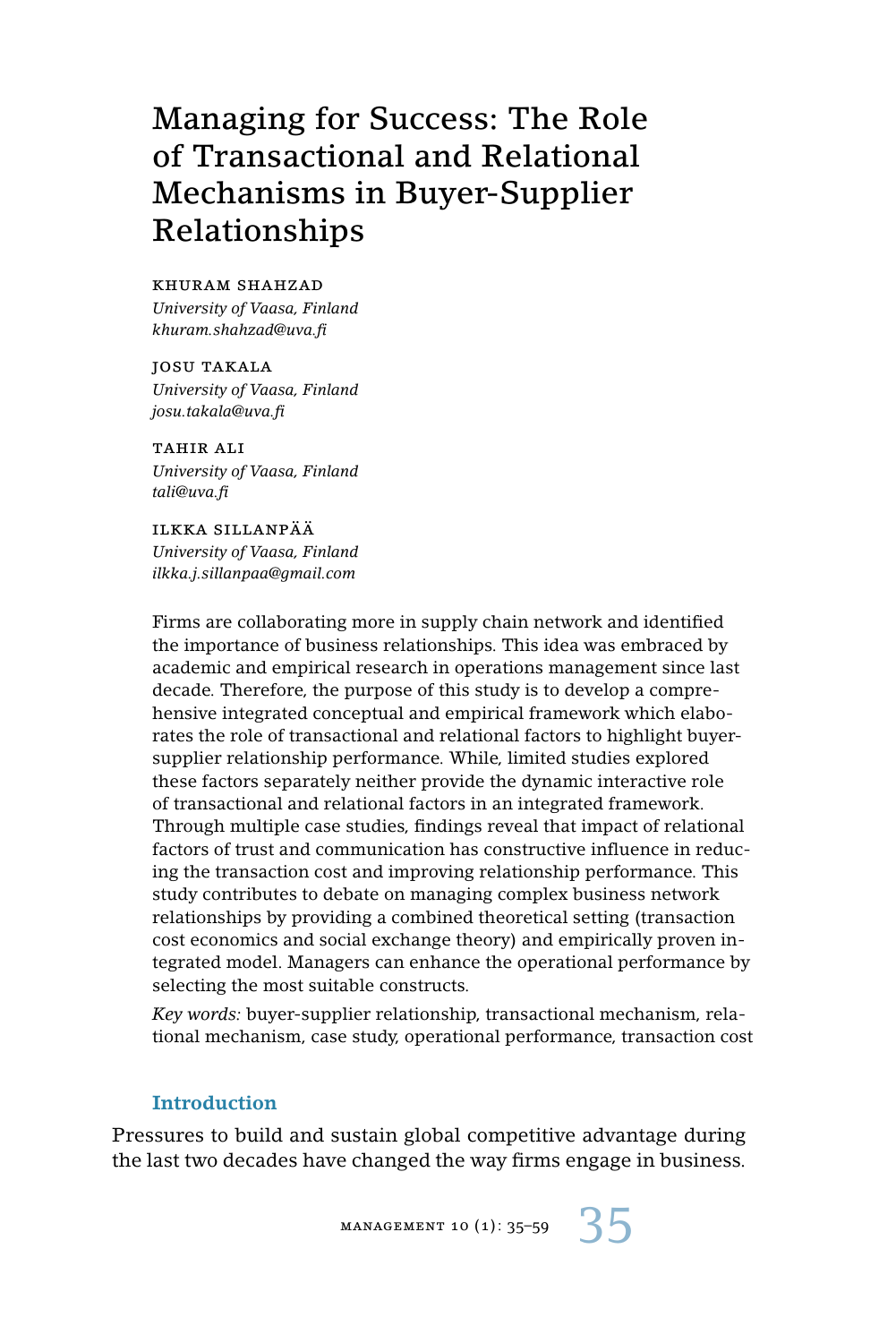Strategically management of buyer-supplier relationships have become most important drivers of sustainable competitive advantage and observed in both academic and practitioner literature. Particularly, the role of transactional mechanisms and relational mechanisms in supply chain network is becoming more and more crucial (Roden and Lawson 2014). As a result, there is a shift from 'hierarchical capitalism' to 'business networks' (Li et al. 2010). Buyersupplier relationships have become a panacea for foreign firm's competitive and innovations anguishes; resource constraints; rising costs and risks (Corsten, Gruen, and Peyinghaus 2011).

However, despite their popularity and importance, research and anecdotal evidence show that managing buyer-supplier relationships have become a challenge in supply chain network (Dyer 1997). This has led researchers to investigate a wide range of factors that ensure the success of these relationships. Recently, meta-analysis studies have been conducted on purchasing and supply chain management (psm) and supply chain integration (sci) linking these factors positively related to firm's performance (Leuschner et al. 2013; Zimmermann and Foerstl 2014). While these limited studies have richly probed the role of transactional and relational factors on buyer-suppler performance, there is need to develop a comprehensive framework that explains transactional as well as relational forces within an integrated theoretical and empirical model to explain the performance of buyer-supplier relationships.

Therefore, the purpose of this study is to examine the underlying impact of transactional and relational factors in buyer-supplier relationships through multiple case studies. Two theoretical perspectives; transaction cost economics  $(rce)$ , and social exchange theory (SET) are integrated in this study to see how effectively firms manage their relationships with their suppliers. Such a theoretical pluralistic approach will help to uncover rich explanations about the management of buyer-supplier relationships. In order to get in-depth understanding about the impact of transactional and relational factors on buyer-supplier relationship performance and transaction cost, this study is based on qualitative investigation. For the purpose, three Finnish companies were interviewed in 2014 that are involved in developing business relationships with their key suppliers (local and international). Thus, this study contributes in a discussion of managing and developing business relationships by providing empirical explanation of combined transactional and relational factors and their impact on transaction cost and performance.

As a consequence, we investigate the following research question: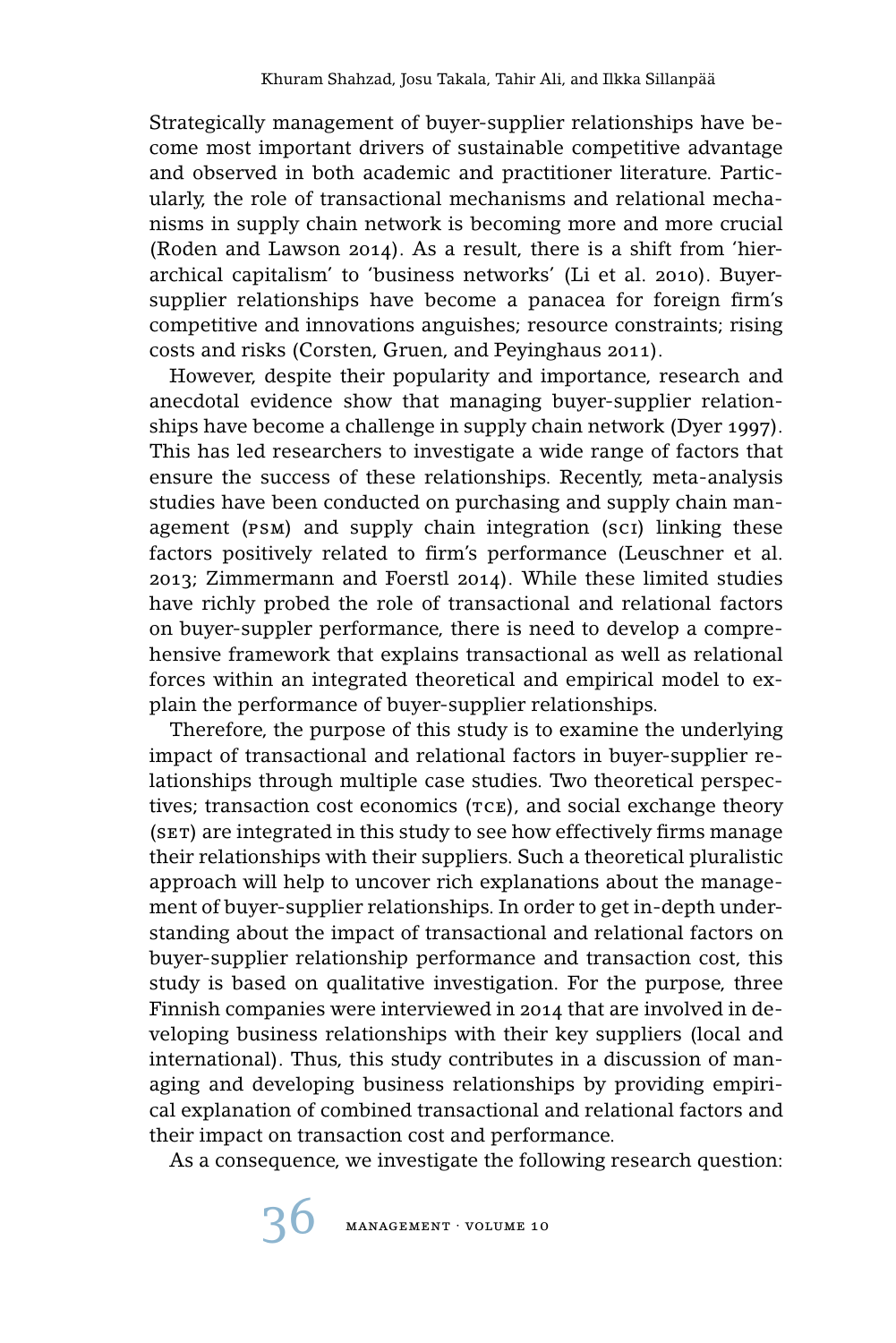*How do the transactional factors of contract completeness and interdependence, and relational factors of trust and communication affect the buyer-supplier relationship outcomes?*

The main research question can further be divided in the following sub-questions. First, *how and why do transactional factors effect transaction cost between buyer and supplier?* Second, *how and why do relational factors influence cost between buyer and supplier?* Third, *how can transactional and relational mechanisms and reduced transaction cost enhance the overall firm's performance?*

The remainder of this study is organized as follows. In the next section, literature review is presented. This is followed by a description of empirical section which presents research methodology. Next section provides results with discussion of these factors. After presenting the discussion and implications of the results, the paper concludes with some managerial implications, limitations and suggestions for further research.

## **Literature Review**

Over the past decades, several theories have been applied to explain the rationality of buyer-supplier relationships. Among the utmost, transaction cost economics, resource based view, institutional theory and social exchange theory are the most important and vibrant theories in this field commonly. In this study, theoretical framework is drawn from the transaction cost economics and social exchange theory. In general, both theories have a common aim of explaining how buyer-supplier relationships are managed. However, the tools, each theory proposes to manage the buyer-supplier relationships are different. Transaction cost economics focuses on the structural mechanisms (i.e., contract between buyers and sellers, specific asset investments between buyer and supplier) to efficiently manage the buyer-seller relationships (Williamson 1985; Brouthers and Hennart 2007). On the other hand, social exchange theory focuses on the social mechanism of trust and level of information sharing to manage the buyer-supplier relationships (Madhok 1995; Johnson et al. 1997; Muthusamy et al. 2007; Lin and Wang 2008).

As the purpose of this study is to find out how transactional and relational factors regulate buyer-supplier relationship outcomes, these factors can be justified rationally by integrating these two theories together. Similarly, structural mechanisms are principally rooted in TCE (Williamson 1985), and social mechanisms mainly exist in SET (Blau 1964). Choice of theory depends upon the nature of problem that is why; this paper integrates both perspectives ( $TCE$  and  $SET$ ) to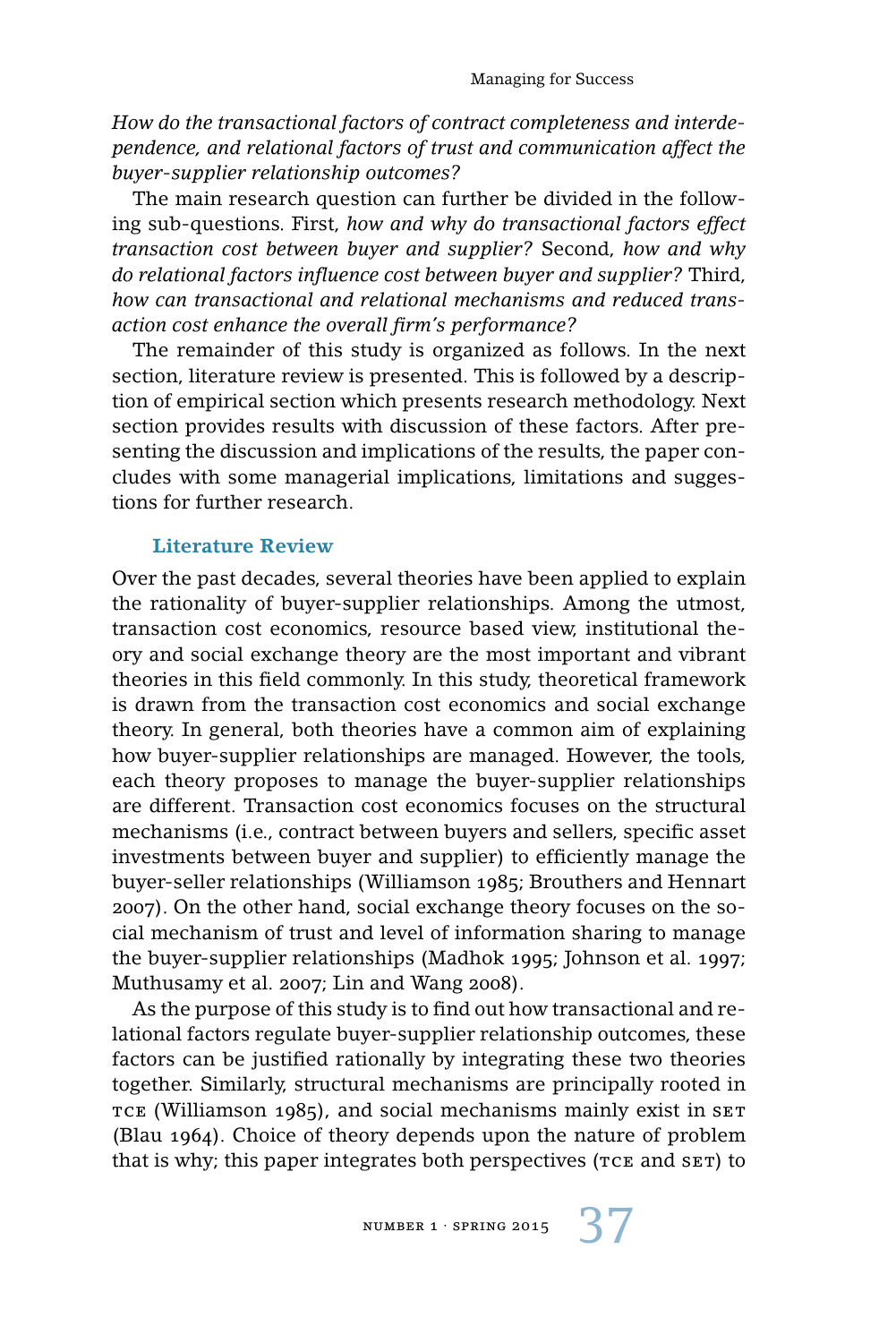encounter the objectives. In the supply chain literature, transaction cost economics (TCE) and social exchange theory (SET) provided a rich explanation of transactional and relational factors. Several researchers highlighted and used the theoretical perspectives of transactional (structural) and relational (social) rationale separately but in detail (Dyer 1997; Liu, Luo, and Liu 2009; Li et al. 2010; Nyaga, Whipple, and Lynch 2010; Corsten, Gruen, and Peyinghaus 2011; Roden and Lawson 2014). Consequently, resource-based view was not integrated because the factors under research question cannot be addressed according to the objectives of the study.

Sillanpää and Sillanpää (2014) developed a strategy framework explaining supply chain which combines corporate strategy, supply chain demand strategy, and business environment together. While the framework by Sillanpää, Shahzad, and Sillanpää (2015), explains the analysis of supplier development and buyer-supplier relationship strategies (supplier assessment, competitive pressure, supplier incentives, and direct involvement) influencing the business performance. Therefore, several researchers have highlighted the important role of supplier selection, and supplier's involvement in strategic decision making process (Choy, Lee, and Loo. 2002; Song and Di Benedetto 2008; Ho, Xu, and Dey 2010; Hammami, Temponi, and Frein 2014) to achieve effective supply chain.

Dyer (1997) study on United States and Japan supplier-automakers international cooperative alliances depict that trust and mutual hostages help to reduce automakers transaction costs and enhance transaction value. In the same vein, Zaheer, McEvily, and Perrone (1998) study on United States buyer-supplier relationships depict that presence of organizational trust reduces negotiation costs and increases performance of buyer-supplier relationships. Similarly, Artz and Brush (2000) study on 393 original equipment manufacturer (oem) supplier relationships in United States depict that presence of collaboration, continuity expectation, and communication strategies lower negotiation costs in oem–supplier relationships. Finally, the Dyer and Chu (2003) study on 344 Supplier-automaker relations in United States, Japan, and Korea show that presence of trust reduces monitoring and enforcement costs and positively relates with buyer's profit performance.

Hence transaction costs are measured as negotiation costs (Zaheer, McEvily, and Perrone 1998; Artz and Brush 2000), and contractual costs, monitoring and enforcements costs (Dyer and Chu 2003). In some studies, (1) the presence of trust is considered to reduce transaction costs (Dyer 1997; Zaheer, McEvily, and Perrone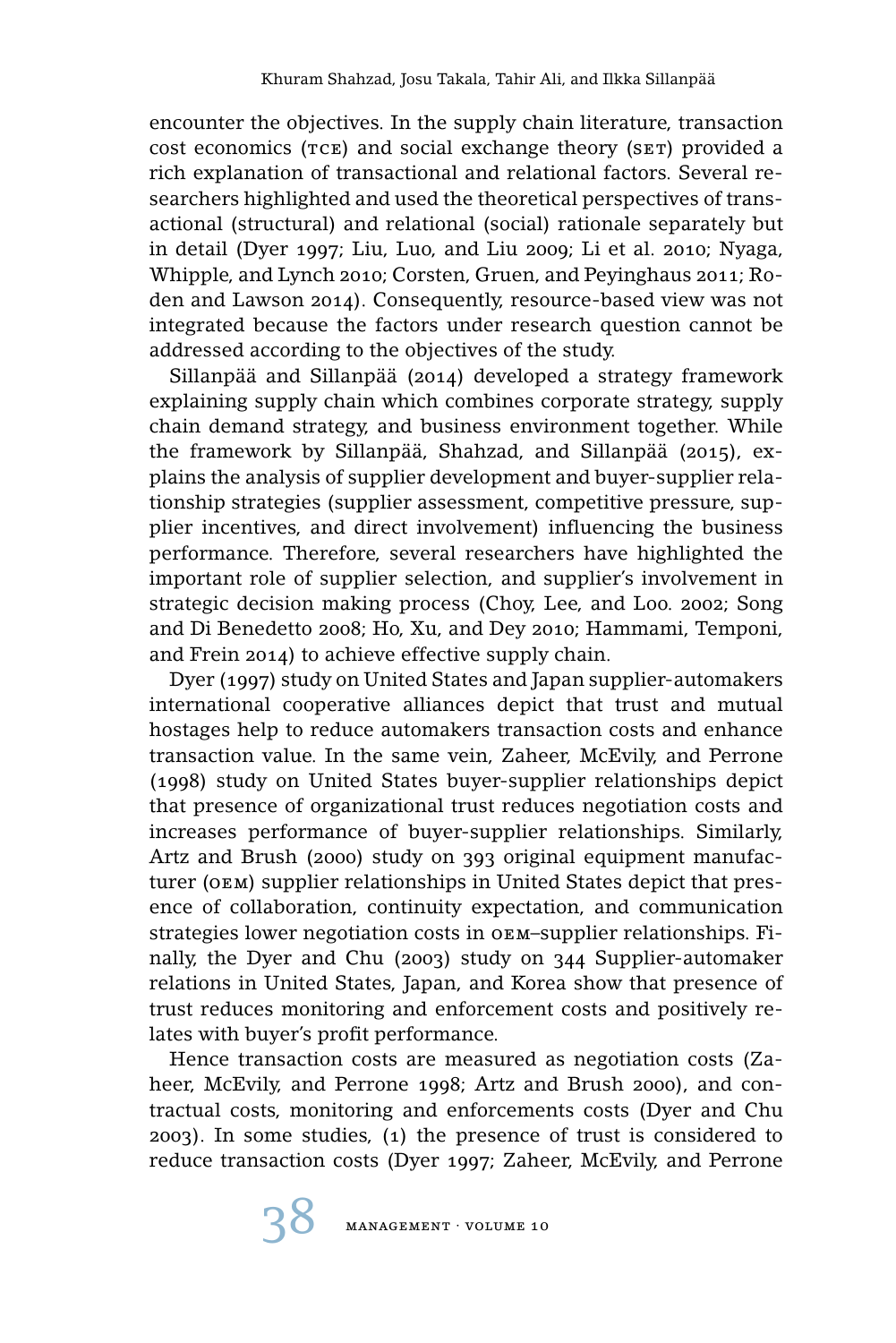1998; Artz and Brush 2000; Dyer and Chu 2003), (2) and trust and the presence of hostage are considered as both reducing transaction costs (Dyer 1997) and enhancing performance. Apart from measuring transaction cost in these few empirical studies, there are some studies which have identified the structural mechanism (i.e. contract, symmetric dependence, hostages) to manage the buyer-supplier relationships and linking them with buyer-supplier performance (Poppo and Zenger 2002; Woolthuis, Hillebrand, and Nooteboom 2005; Williamson 1985).

#### transactional and relational mechanisms

Transactional mechanisms explain the economic rationality and governing these relationships through monitoring and incentive based structures (Heide and John 1992; Jap and Ganesan 2000). Moreover, the relevant literature of buyer-supplier relationship performance and the factors involve including the literature of transactional mechanisms inspired by the transaction cost economics  $(rce)$ of Williamson (1985). On the other hand, relational mechanism focuses on governing and managing these relationships through moral control and in cooperative environment (Liu, Luo, and Liu 2009). Further, relational mechanisms manage and supervise the social connection and cooperation based on relational norms in business relationships. In this way, trust and relational norms from social exchange theory (SET) are to find out the impact on performance and opportunism (Liu, Luo, and Liu 2009; Heide and John 1992). This contributes in the literature by highlighting the relative effectiveness of these mechanisms in reducing the opportunism and enhancing the relationship performance and explores these mechanisms (Liu, Luo, and Liu 2009; Heide and John 1992; Jap and Ganesan 2000).

Li et al. (2010) highlighted the important antecedents that lead to the adoption of social and formal control in long term buyer-supplier relationships. Control mechanisms are the structural arrangements between the organizations to manage the behaviour of both parties in the relationship (Fryxell, Robert, and Maria 2002). Further, Li et al. (2010) used formal control (relies on contracts) and social control (relies on informal means) to find out their impact on the performance. In this paper, the authors filled the research gap by adding the view of social network theory and institutional view in addition to transaction cost economics (TCE). Most of the existing literature has been applying transaction cost economics and identified several control factors in buyer-supplier relationship (Poppo and Zenger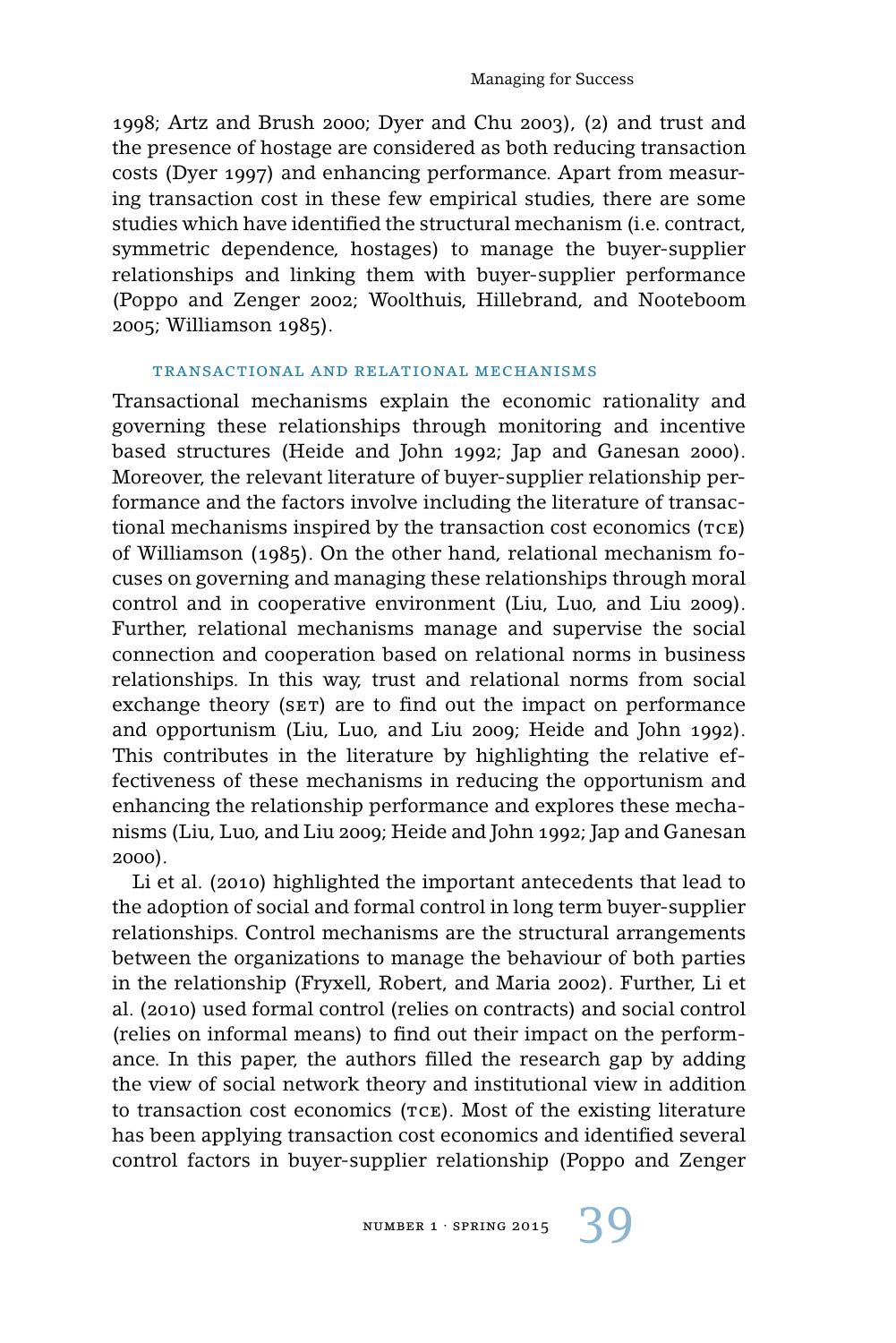2002; Reuer and Ariño 2002; Williamson 1985; Wuyts and Geyskens 2005).

Moreover, existing literature has been generated the significant insight into the control mechanisms but the findings are not consistent over time. In this vein, Zhou et al. (2003) highlighted three logics to manage the behaviour of firms in relationship 1) transactions costs, 2) social relations, and 3) institutional constraints. Existing literature argue that formal control and social control mechanisms are substitute (Dyer and Singh 1998; Gulati 1995; Uzzi 1997). On the other hand, some argue that these control mechanisms are not substitute but complementary in explaining the firm's performance (Luo 2002; Mesquita and Brush 2008; Poppo and Zenger 2002; Wuyts and Geyskens 2005).

Similarly, Corsten, Gruen, and Peyinghaus (2011) presented the understanding of buyer-supplier identification role in operations management. They applied the construct of buyer-supplier identification in the relationship by using social identity theory by mentioning different constructs of buyer-supplier identification like trust, information sharing, knowledge sharing, and relation specific investment. This factor of supply chain which provides competitive advantage, theoretically proposed (Ireland and Webb 2007) but not empirically tested and analysed so widely. Recently, some scholars have extended the conceptual framework of identification in supply chain research (Dyer and Hatch 2006; Ireland and Webb 2007).

Moreover, Corsten, Gruen, and Peyinghaus (2011) argued that supplier-to-buyer identification has an impact on the behaviours between the organizations which lead towards the operational performance. On the other hand, this identification of inter-organizational partners can be linked with information exchange which helps to explain the operational performance of the firms. Furthermore, if there is a trust in place between these notions, it would impact directly in both relationship factors by enhancing the operational performance. Importance of management of trust has become more vibrant in the organizations. Paliszkiewicz (2011) evaluated the advancements and setbacks of trust management in organizations. There is a comprehensive consensus among trust scholars that trust is clearly a sociological phenomenon which principally emerges among individuals, however, it can also be established between organizations if 'the positive expectations of the intentions or behaviour of another [organization]' are shared by a dominant coalition of the individuals in both organizations engaged in the collaborative transaction (Zaheer, McEvily, and Perrone 1998).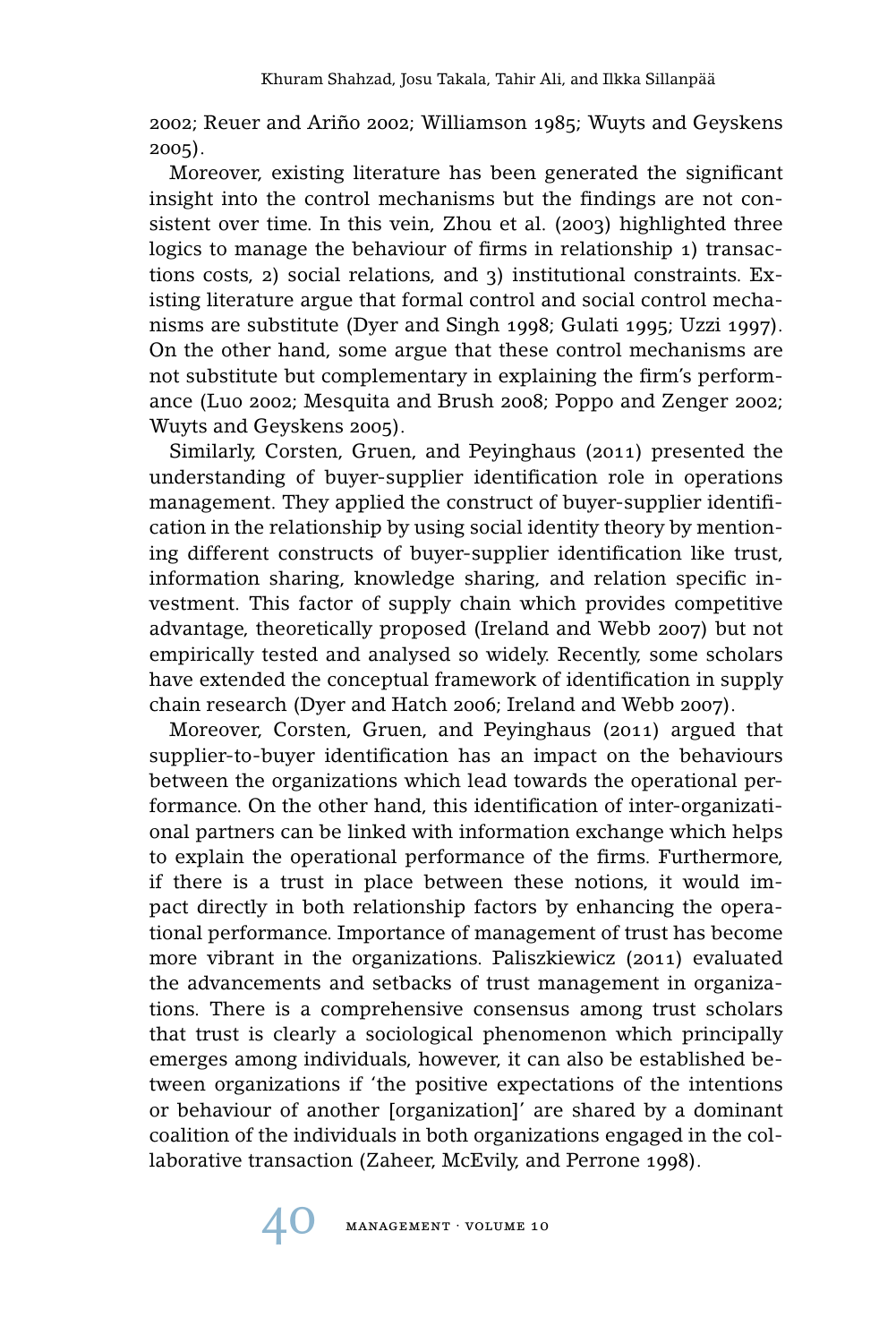Transactional and relational factors still can be seen in literature as both complements and substitutes in buyer-supplier relationship. However, prior empirical studies have been unsuccessful to reveal *how* and *why* these transactional and relational factors are substitutes or compliments in buyer-supplier relationship. Several studies have presented quantitative and cross sectional data about the buyer-supplier relationship development but *how* and *why* these relationships can be developed are not uncovered explicitly. This study provides an insight of this phenomenon in a case study method where three cases were analysed profoundly to identify the impact of transactional and relational factors in buyer-supplier relationships.

#### research framework

Prior literature presents clear understanding of transactional and relational mechanisms, widely used in several supply chain research papers. A rhetoric discussion of successfully managing supply chain management and business networks provides a concrete knowledge of significant factors supported by different theories. Though, these factors are scattered on the canvas of rich supply chain literature with different behaviours but today's need is to collate those factors in order to streamline and develop strategic buyer-supplier relationship. The framework combines all the mentioned significant features that help companies to enhance the operational performances in inter-organizational relationships and to reduce the transaction cost. Figure 1 presents the research framework based on the research objectives and collate transactional and relational factors from prior literature.

The important factors in research framework do not only have interaction between them but also have a significant impact to hinder opportunism and transaction cost (Williamson 1985) in explaining the performance of relationships. Moreover, this study not only advances the understanding and importance of inter-organizational networks but also provides an analytical framework as a synthesis of significant transactional and relational mechanisms.

## **Research Design and Methods**

This study employs a case study approach (Yin 1994; Eisenhardt 1989; Eisenhardt and Graebner 2007) to get insight under question phenomenon. This study is framed within the background of TCE and SET to testify how the identified key variables behave in different business environments. Similarly, the research question is strictly scoped within the context of TCE and SET to get an insight of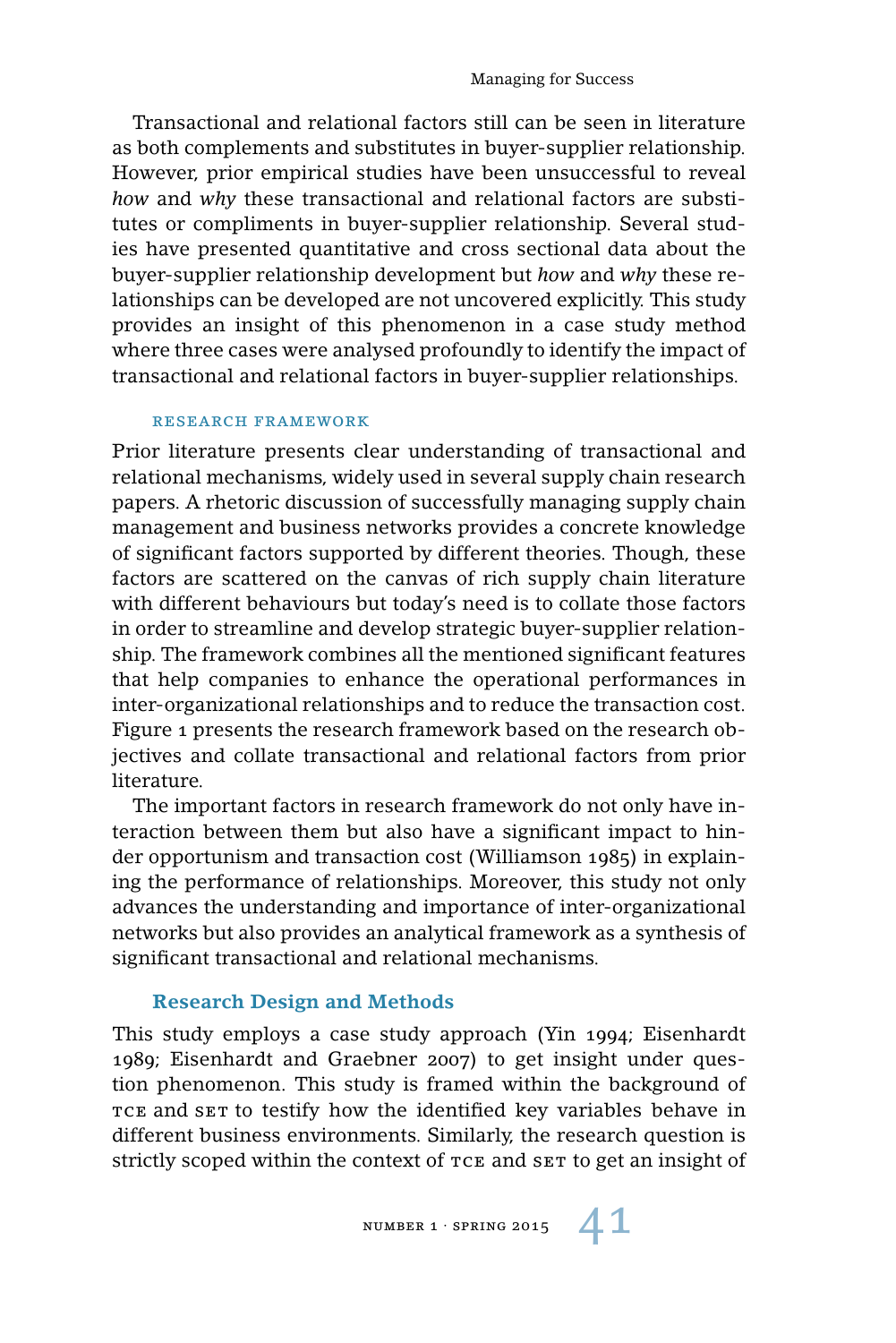

transactional and relational mechanisms (Eisenhardt and Graebner 2007). Therefore, this research design helps us to get a better understanding and real-world context of buyer-supplier relationship outcomes in natural setting (Bonoma 1985; Yin 1994: Eisenhardt and Graebner 2007).

A multiple case study provides the external validity because of comparative analysed results by within case and cross case analysis thereby employing replication logic (Yin 2003; Eisenhardt 1989). It provides the advantage in increasing the likelihood of developing accurate findings extracting from collected data and better information to identify the transactional and relational factors and their pattern in particular (Ghauri 2004; Yin 2003). The lack of qualitative research in this topic led to identify the significant factors and select an exploratory method based on grounded theories (Glaser and Strauss 2009).

#### the three case studies

Three manufacturing cases from Finland were selected based on the equal level of operations, cultural closeness and suitability of relationship factors which prevails the logic among constructs (Eisenhardt and Graebner 2007). The cases are not selected to be representative of the population of buyer-supplier relationships, but as explanatory substance to validate the testability of transactional and relational factors.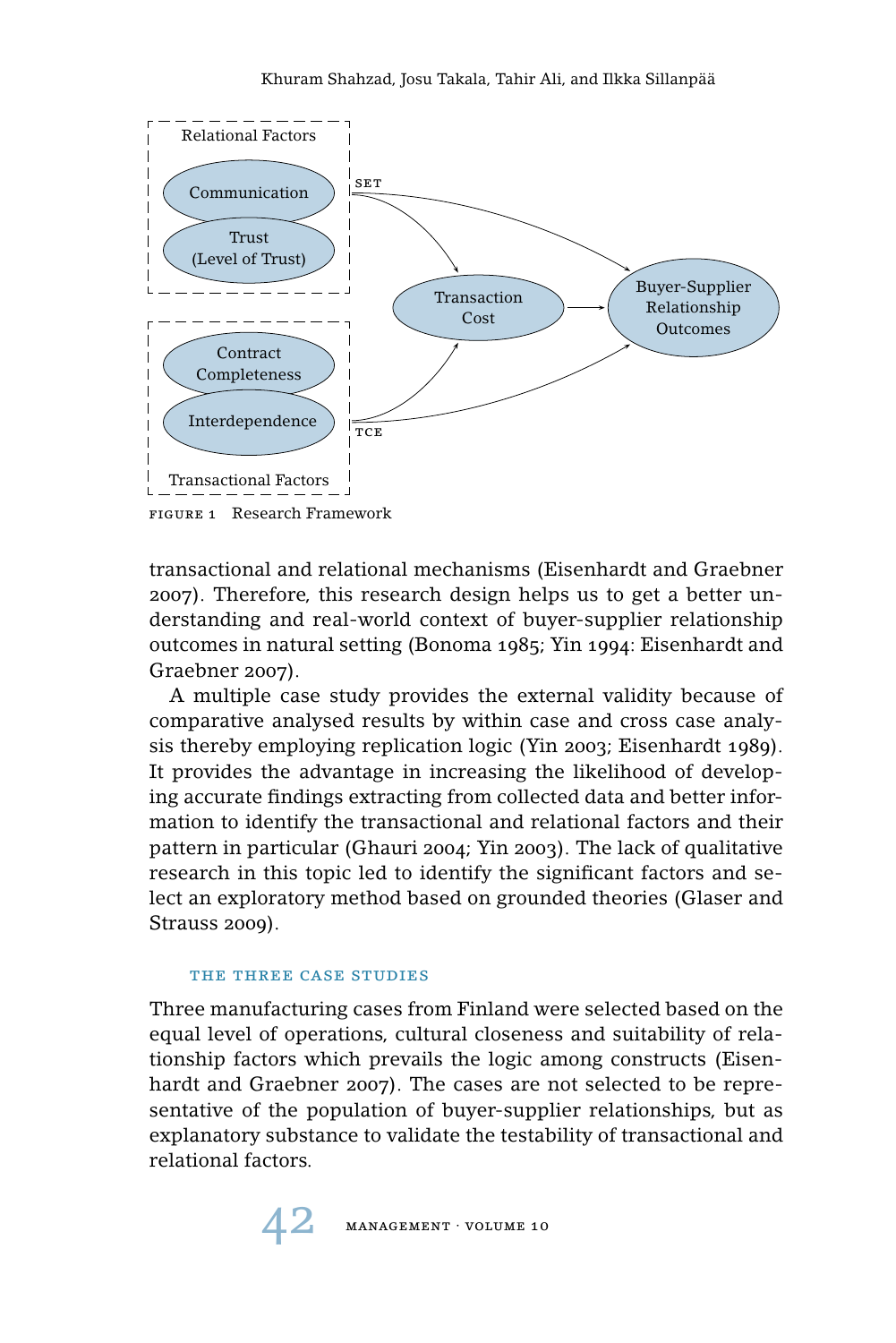*Case A* is a global leader based in Finland and compelled by an urge to produce, manufacture, and sell electric drives and inverters in the world. It has a huge suppliers' network with hundreds of key suppliers selected based on quality level, costs and capability to handle 'high mix low' volume that provide capital component supplies to run their daily operations. *Case company B* based in Finland leads in power and automation technologies and success was driven by a strong concentration on research and development along with long track record of innovation. This case started relationship with this key supplier three years ago and selected based on quality assurance, cost, and dynamic capability. *Case company C* is engaged in products and services for customer's value and effectiveness globally and one of the global leaders in their operations and serves a huge number of customers. They have established a supplier development system to enhance the operational performance between buyer and supplier to strengthen their supply base. This relationship was started in 2000 and case company considered many parameters during the selection (e.g. outsource production facility, quality, cost, delivery time etc.).

#### DATA COLLECTION

As purpose of this research is to find out insight impact of transactional and relational mechanisms in developing buyer-supplier relationship, data was collected from selected cases keeping the importance of these mechanisms in mind. Semi-structured interviews including measurement items (see appendix 1) were conducted to collect data in order to achieve a certain level of comparability (Bryman 2004). Each interview was held face to face with voice recording and then transcribed to ensure high degree of reliability and traceability (McCutcheon and Meredith 1993).

This study contains a high level of dependability and reliability because of the process followed recommended by Miles and Huberman (1984) and Hill, Thompson, and Williams (1997), where two authors collected data from the cases in order to enhance the creative potential. One informant (top management level) from each selected case company was picked up for interview (three interviews in total). Interviews lasted an average of two hours where each interview was recorded and transcribed. The primary focus was to obtain the information regarding transactional and relational factors in their buyer-supplier relationship that could not be retrieved from secondary sources. The informants in selected case companies were at top level managerial positions, all of whom were typically respon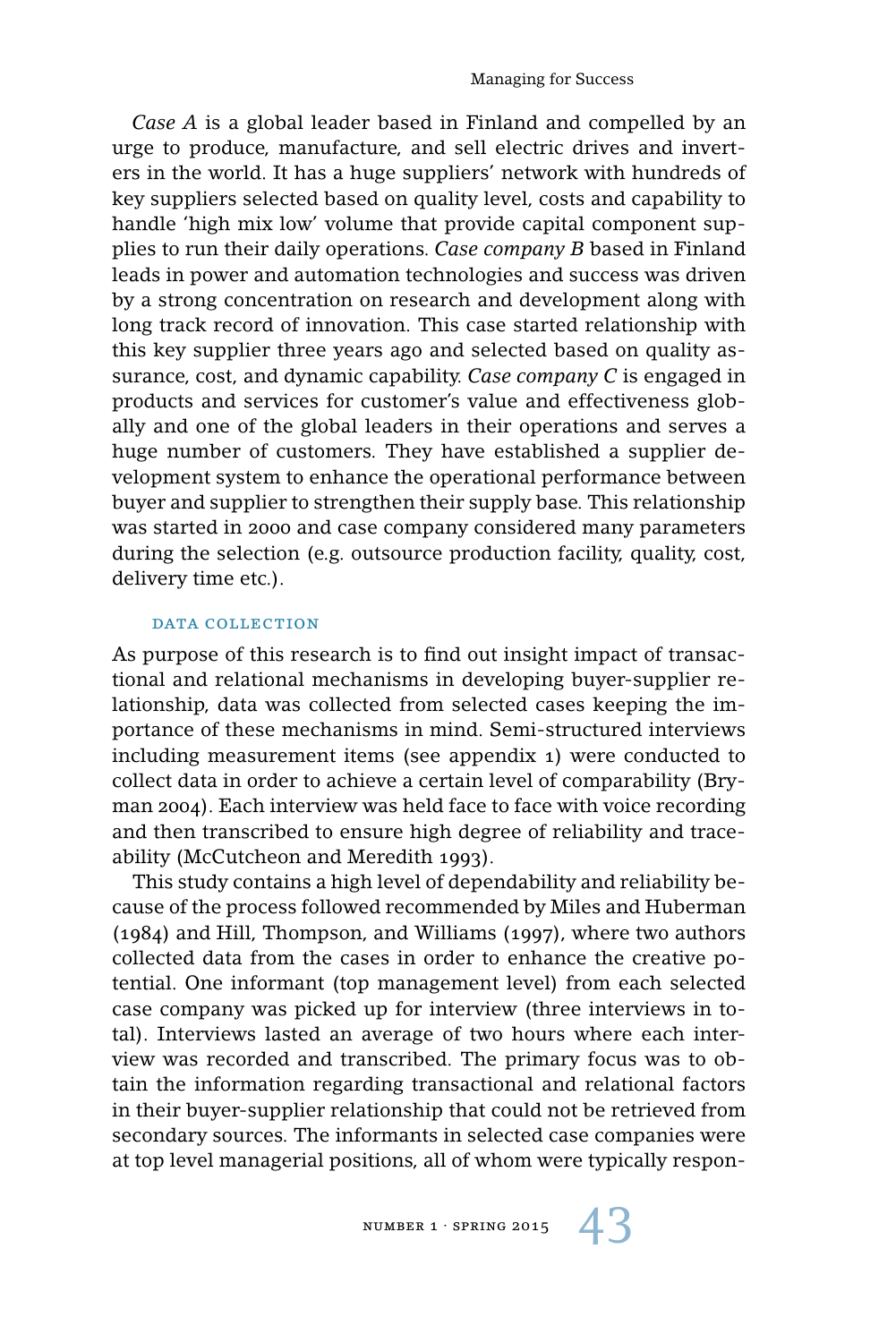sible in daily operations, and having direct strategic interaction with suppliers. Anonymity of company sources was confirmed in report findings to communicate openly with the respondents which provided a comfort level to respondent.

## construct operationalization and data analysis

A case protocol was written as recommended by Yin (1994) to establish a comparison between selected cases and quality of case analysis. The idea of case protocol was written to identify the transactional and relational factors and their impact on relationship outcomes and to measure these factors through in-depth interviews.

*Contract completeness* was measured by asking overall nature of the contract in terms of its importance between two parties, operating procedures, types of conflict resolution clauses, termination, unanticipated contingencies, and quality of distributed resources between buyer and supplier. Further, *interdependence* was measured using a systematic approach in buyer-supplier relationship where the amount and ratio of resources invested by two parties were analyzed. *Communication* was measured by asking quality, frequency, and openness of communication between the parties. *Trust* was measured by inquiring the overall assessment of this phenomenon between the parties in respondent's perspective. *Transaction cost* was measured by asking the frequent cost occurred in terms of negotiation, consumed time in handling conflicts, and monitoring the supplier's operations. On the other hand, *relationship outcomes* have been measured by using the criteria of overall performance, profitability, just in time delivery, manufacturing/quality, cost control, cost compared with other suppliers, and satisfaction level of this relationship.

The collected data was analyzed using qualitative data analysis techniques: data-driven thematic analysis and putting all the information in classified chronological order to uncover the detailed elements of transactional and relational mechanisms in relationship outcomes (Miles and Huber man 1994). We followed the recommended steps to analyse the collected data where recorded interviews where broken down in the context of constructs accordingly. Each case was analyzed separately, then a cross-case analysis done to identify the similarity and differences of these mechanisms in different cases (Ragin 1994; Eisenhardt 1989). The consistency analysis between empirical findings and theoretical arguments across cases were utilized to draw conclusions. Figure 2 elaborates the complete process of research methodology employed for this research.

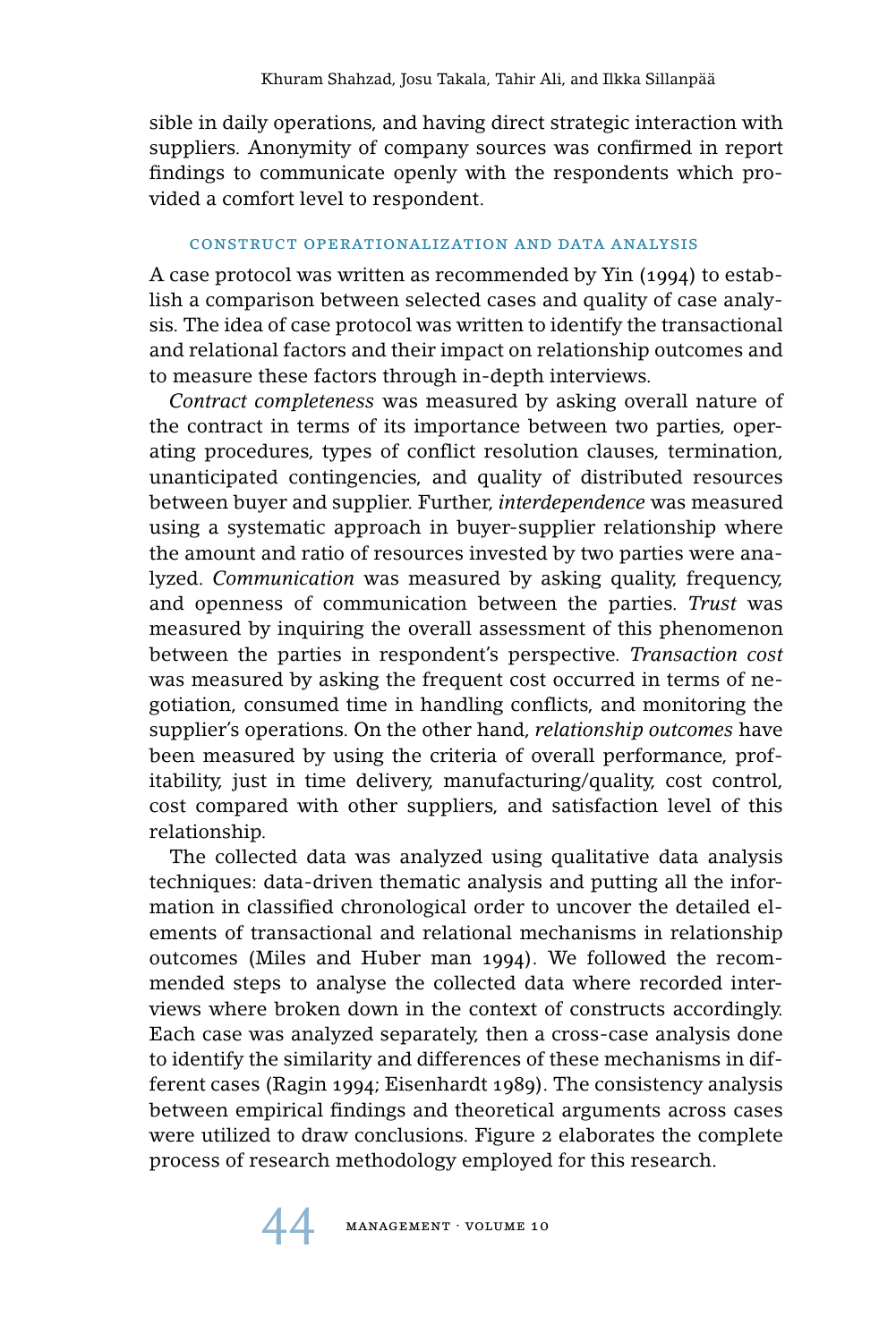

## **Research Findings**

Supplier and respondent names were decided to keep anonymous, so with analyzed results of transactional and relational factors in buyer-supplier relationship outcomes are presented. This section describes how these mechanisms are perceived and operationalized case by case, and then comparative analysis findings are presented.

### case a

## *Transactional Characteristics of Relationship in Case A*

Interview with respondent from Case A has revealed that they trust their key supplier significantly which makes their position very strong in this relationship, they deal and negotiate openly in the time of crises. A written contract is emplaced between buyer and supplier but at the same time they prefer the organizational culture and communicate openly if they need to resolve a conflict between them. In this case, they have very strong bonding with their key sup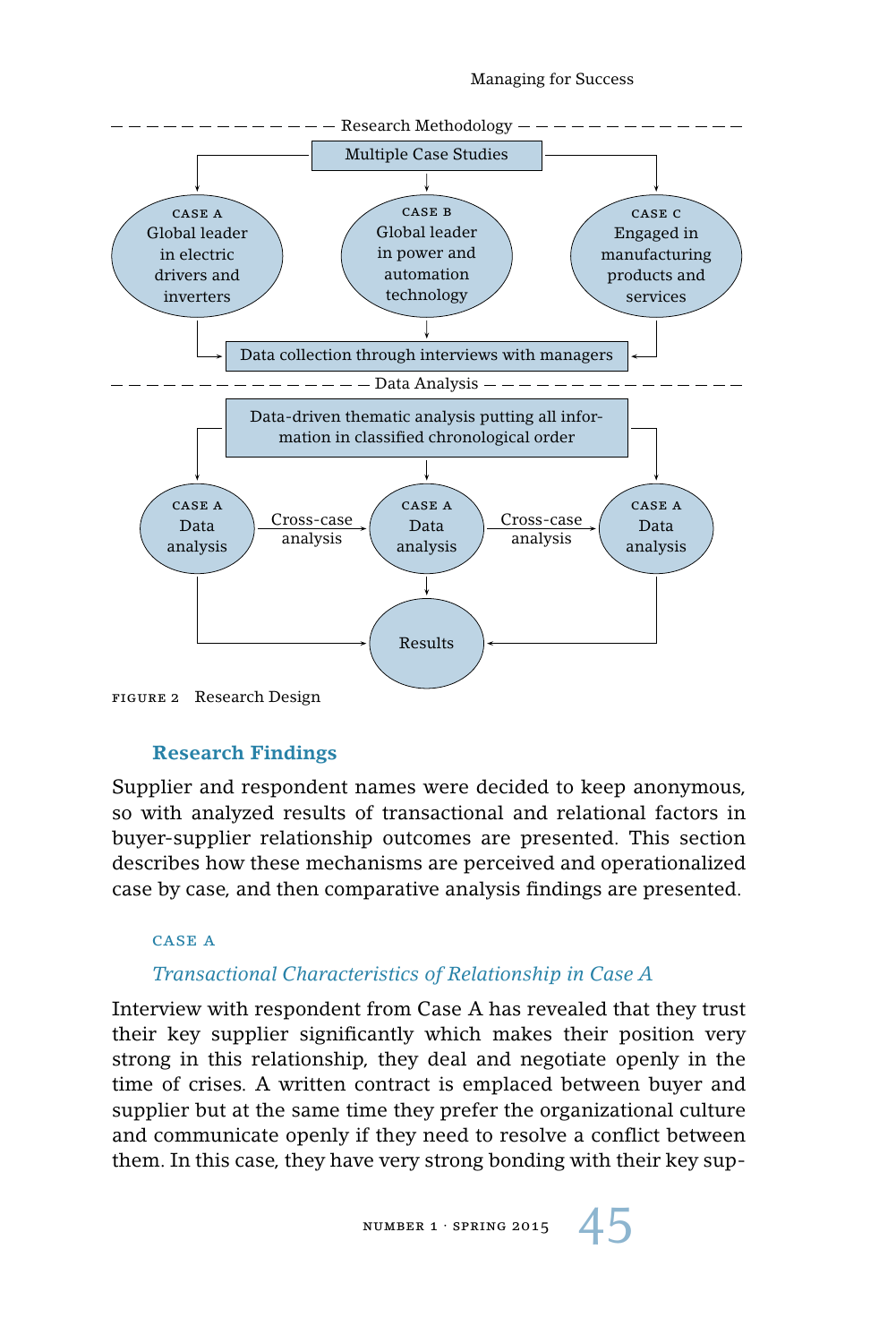plier and contract has a low impact in managing this relationship which effectively influences the relationship outcome positively.

In this cooperation, both parties have invested massively to manage and to keep the operations smooth. Both parties have invested in knowledge transfer, know-how, quality testing systems, automated order transactions, lean production, training, engineering drawings etc. This huge investment by both parties makes the more independent on each other. Interdependence is quite high in this case where both parties have invested capital resources for the relationship. The ratio of these resources is about 50–50% by investing financial, managerial, technological, and physical resources for relationship development.

## *Relational Characteristics of Relationship in Case A*

The quality, frequency, and openness are considered to be important while communicating with their suppliers. Similarly, in this case communication emplaced is formal and informal to solve the conflicts timely which always help for better operational results. So, this shows the high frequency level of communication between two parties in this particular case. In this particular case, trust was not built from very first day but developed gradually. Similarly, trust has developed and become a strong reason to eliminate several problems and costs.

## *Relationship Outcomes in Case A*

The impact of transactional and relational factors on reducing the transaction cost show that situations may differ case by case. Transactional and relational factors provide the opportunity to run the business smoothly and build strong bonding with suppliers. Following this approach, they are helpful in reducing the cost but sometimes negotiations on different issues can be a reason to bear extra costs. Because this relationship started in 1999, they have therefore built trust, communication, asset specific investments, and action plans in their operations. The opportunism factor has been almost vanished from this relationship. In the following table 1, respondent's view upon transactional and relational factors in Case A is stated.

## case b

## *Transactional Characteristics of Relationship in Case B*

In this case, interdependence is asymmetric in nature even both parties have invested little resources for this relationship and they are

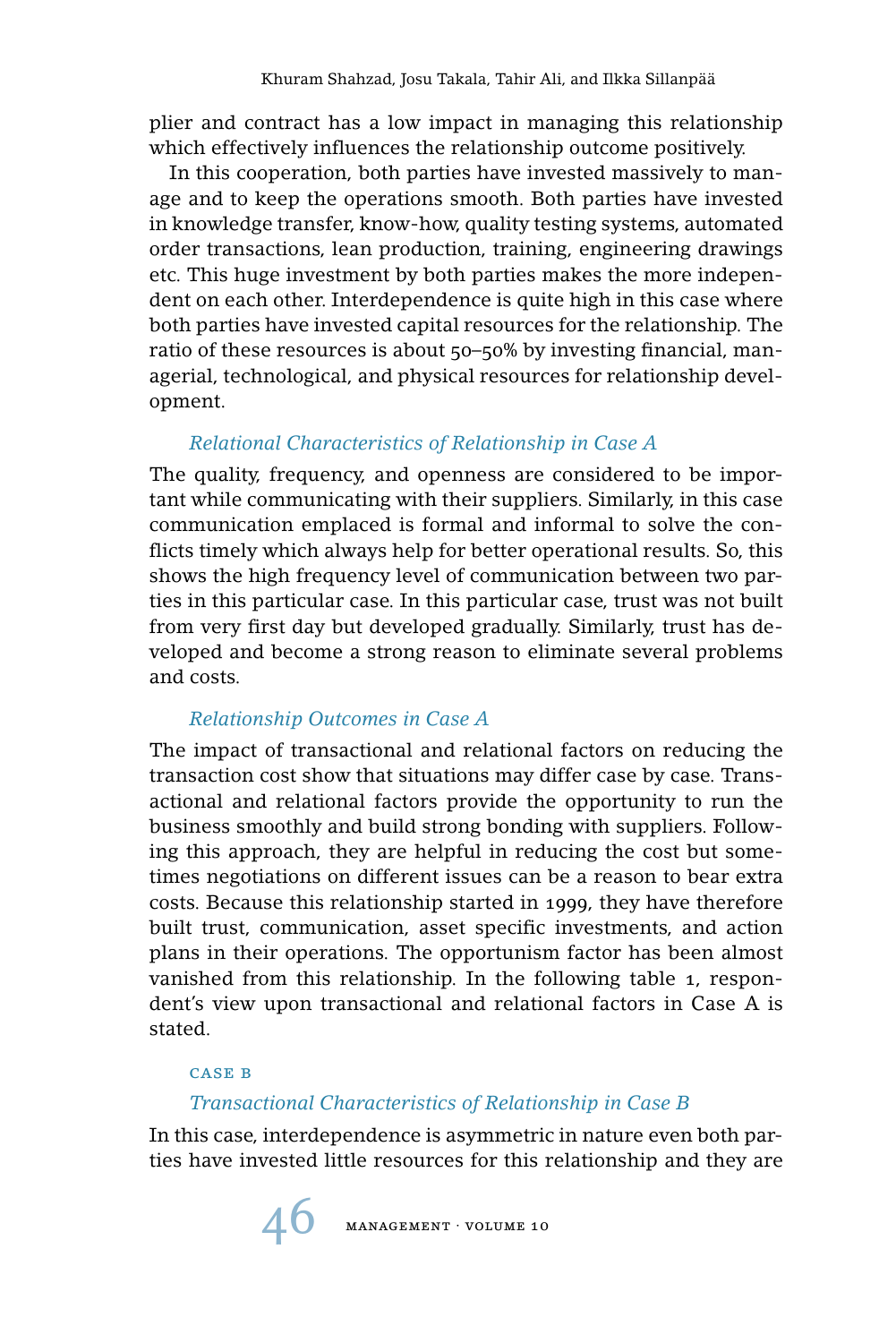| Respondent's view<br>upon Contract                 | 'Of course contract has a significant value in any of the re-<br>lationship and sometimes it becomes really important when<br>unanticipated events happen but in our case, the most im-<br>portant thing is relationship and way of thinking rather con-<br>tracts.' The respondent further explained that: 'Contracts do<br>not contain everything so, we only need to come on table to<br>discuss about any unpredicted situation."       |
|----------------------------------------------------|---------------------------------------------------------------------------------------------------------------------------------------------------------------------------------------------------------------------------------------------------------------------------------------------------------------------------------------------------------------------------------------------------------------------------------------------|
| Respondent's view<br>upon Interdepen-<br>dence     | 'Both of us (buyer and supplier) have invested in a huge<br>amount of resources for this relationship where dependence<br>level is very high because they have our product drawings<br>(tailor made product) and we are their giant customer.'                                                                                                                                                                                              |
| Respondent's view<br>upon Communica-<br>tion       | 'We communicate with our key supplier very frequently about<br>any specific issues in our monthly meetings and I do not find<br>any problem while communicating with us from their side.                                                                                                                                                                                                                                                    |
| Respondent's view<br>upon Trust                    | Trust is everything in personal level relationship as well as<br>in company level relationship and we are happy that our sup-<br>plier fulfils the promises in time and we have a great confi-<br>dence on its integrity.'                                                                                                                                                                                                                  |
| Respondent's view<br>upon Relationship<br>Outcomes | 'Sometimes, companies need to bear the costs of continuous<br>improvement in operations while dealing with their key sup-<br>pliers.'                                                                                                                                                                                                                                                                                                       |
| Respondent's view<br>upon Relationship<br>Outcomes | 'Communication atmosphere is quite open to improve the op-<br>erations and to solve the problem which means we are not<br>bearing the high level of negotiation, decision making, mon-<br>itoring, and information sharing cost but we have to be more<br>cost effective tomorrow than today. Costs, quality, time, and<br>technology are the elements that should be improved all the<br>time to build strong and long term relationship." |

table 1 Respondent's View upon Transactional and Relational Factors in Case A

one of the main customers for the supplier. The reason behind of being asymmetric interdependence is that the age of relationship is just three years and both parties want to share their resources more. Further, if relationship dissolves, the tangible resources can be recovered and used again. Most important issues regarding operations, management, conflicts, and contingencies plans are being followed in this relationship as stated in the contract.

## *Relational Characteristics of Relationship in Case B*

Both parties carry quite the same organizational culture, so they are familiar with each other's way of working where they can trust on. This shows that there is a medium level of trust developed in this relationship which is quite obvious due to lesser years of this relationship. Moreover, communication in this relationship is also integral part and they usually do not face problems because of same cultural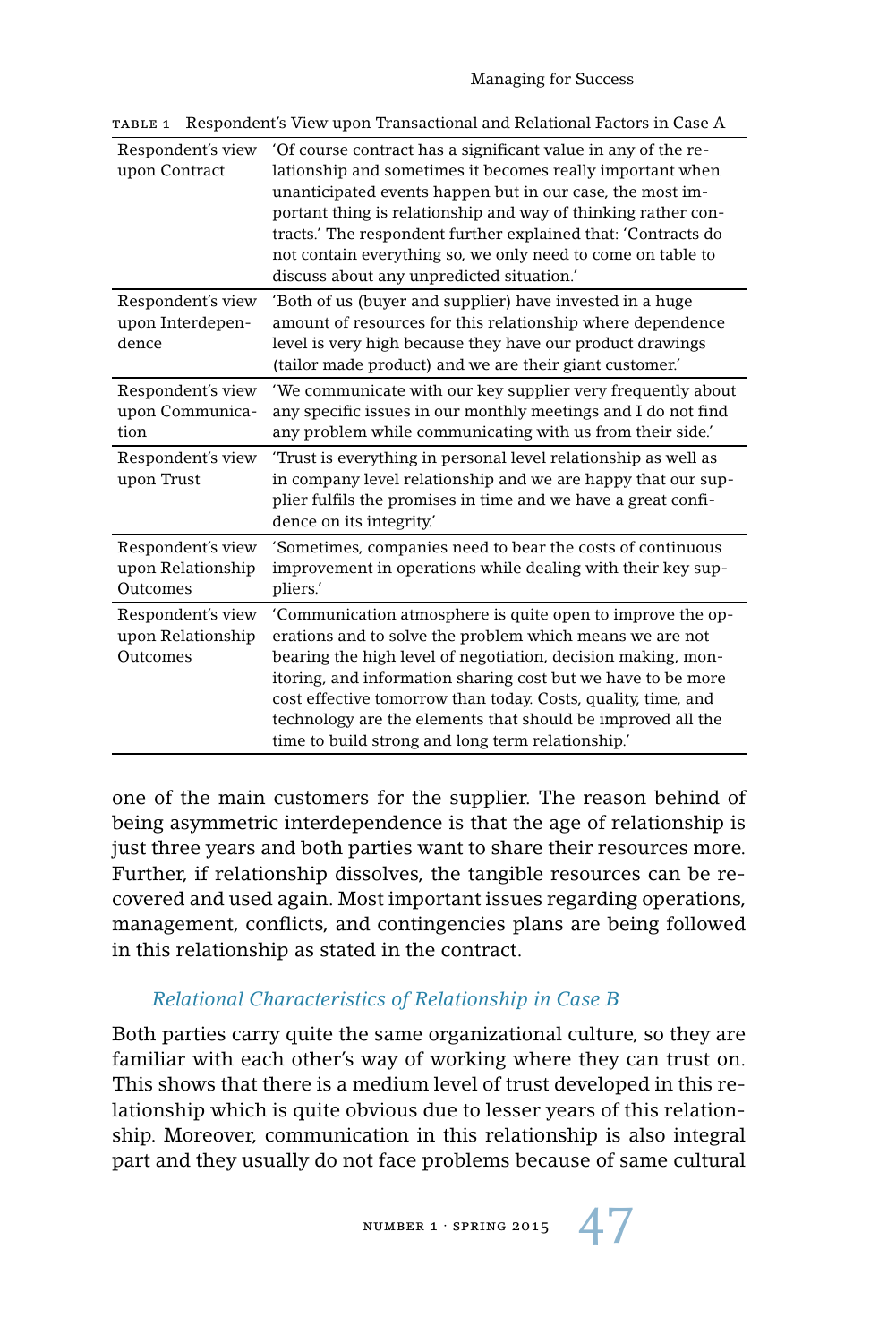values in communication and understandings. Both parties are quite accustomed with organizational norms. In this buyer-supplier relationship, communication part is more open and frequent because of turbulent business type where product and production line change in short time and they need frequent and open communication to keep it updated.

## *Relationship Outcomes in Case B*

In this specific relationship, both parties carry some costs in terms of negotiations, combine decision making, monitoring quality of supplied components and information sharing cost. So, the transaction cost overall is a bit higher because of newly made relationship. The relationship performance is at the medium level even the supplier in this relationship is a capital supplier. They have good relationship but both parties still want to improve their operations between them and trying to balance between the cost, just in time ( $j$ IT), quality and dynamic capability in a way that they achieve a reasonable level of relationship performance. In the following table 2, respondent's view upon transactional and relational factors in Case B is stated.

## case c

## *Transactional Characteristics of Relationship in Case C*

It is already stated that Case company C owns 50% of the shares of its key supplier, so quite obviously they have invested a huge amount of resources in terms of financial, managerial, technological know-how, and physical resources in this relationship. Similarly, in this relationship, both parties are dependent on each other and an asymmetric dependence exists because it is quite difficult for both parties to find new supplier and buyer respectively. Huge investments do not allow both parties to dissolve this relationship and recover the invested resources which reduce the fear of opportunism at the same time. Exploiting the invested resources seems difficult in this relationship because of a high level of investment for the relationship. Contract also describes the situations therefore, if any conflicts between parties arise, both parties try to solve a conflict by negotiation or by court in worse situation.

## *Relational Characteristics of Relationship in Case C*

In case C where communication between parties is the key factor, it always tries to be open and keep informed their supplier about changes that may affect other parties to avoid any ambiguity and vagueness. This fluent and frequent communication poses that both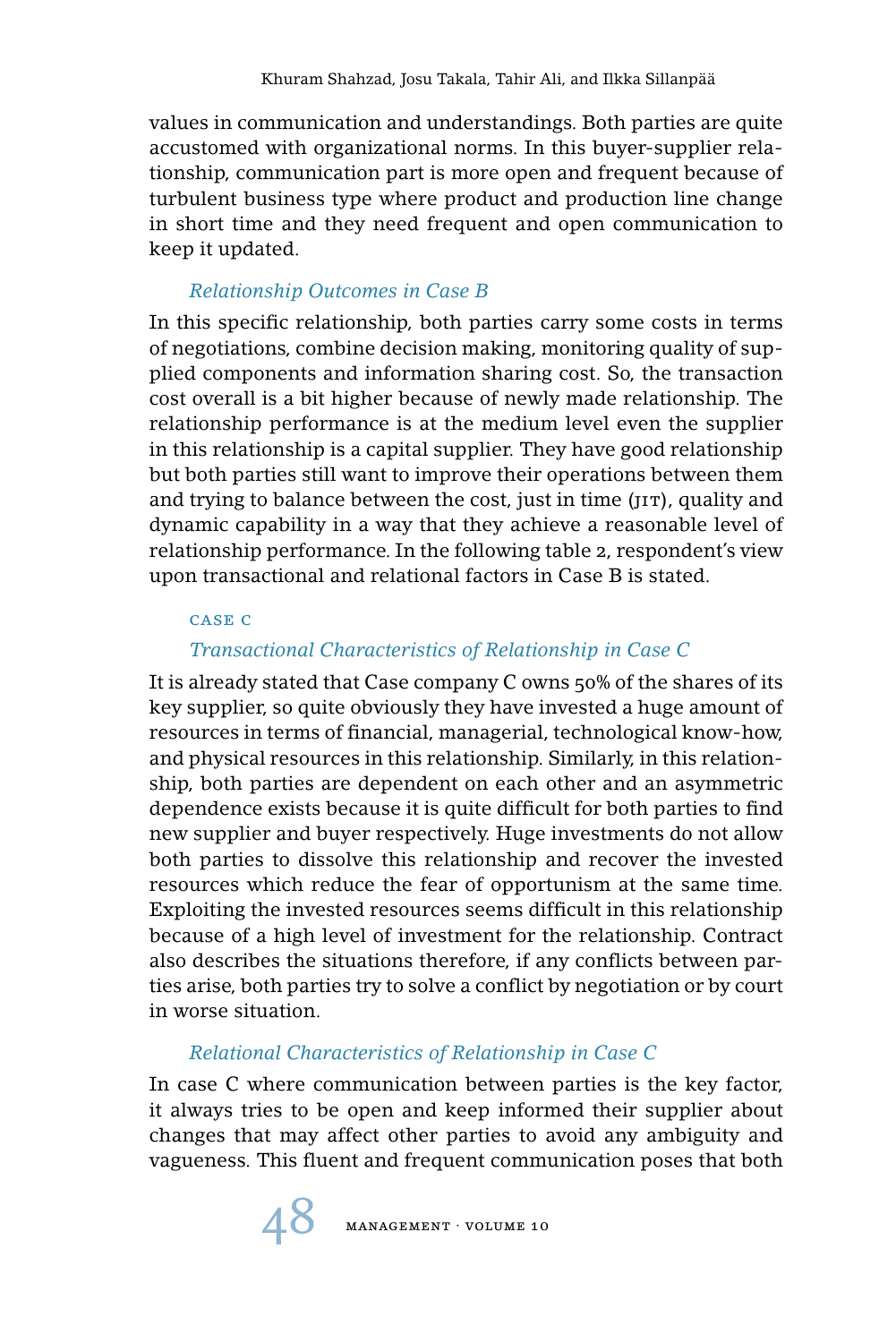| Respondent's view<br>upon Interdepen-<br>dence     | 'We want to share our knowledge and resources with our sup-<br>pliers but it will be built gradually. Our supplier also has re-<br>formed their production to fulfil our quality requirements.'                                                                                                                    |
|----------------------------------------------------|--------------------------------------------------------------------------------------------------------------------------------------------------------------------------------------------------------------------------------------------------------------------------------------------------------------------|
| Respondent's view<br>upon Contract                 | 'Contract is very complicated and in detailed all about the op-<br>erations and management but still we do business according<br>to the written clauses of the contract for most important is-<br>sues but I still believe that in a problem situation, trust plays<br>an important role.'                         |
| Respondent's view<br>upon Trust                    | Trust is not of course enough, operations must be transparent<br>to build up trust in a relationship. Suppliers need to be very<br>open in any situation and if they are transparent, then trust<br>comes in the relationship."                                                                                    |
| Respondent's view<br>upon Communica-<br>tion       | 'According to my understanding, we try to fulfil our promises<br>and I think due to same norms and values, our supplier also<br>do the same. Our supplier communicates honestly and openly<br>if they are not able to fulfil promises and they do their best for<br>it.'                                           |
| Respondent's view<br>upon Relationship<br>Outcomes | It depends upon the conflict, but we put all the related issues<br>under considerations and try to solve it as soon as possible.<br>Our supplier is expert but if we are unhappy with the opera-<br>tions, we consider negotiating for related issues and decision<br>is made by the managements of both parties.' |
| Respondent's view<br>upon Overall Per-<br>formance | 'I cannot see big issues in this relationship overall and we are<br>quite happy and satisfied but we expect that our supplier will<br>improve their operations in future to prolong the relationship<br>and to develop good terms.'                                                                                |

table 2 Respondent's View upon Transactional and Relational Factors in Case B

parties provide important and timely information each other to avoid any unprecedented conflicts. Further, trustworthiness in a relationship is significant and no relationship could be developed without trust. Case company C has a high degree of trust on their supplier and vice versa.

## *Relationship Outcomes in Case C*

This case however faces challenges in strategic decision making for being global company but supplier is very efficient and it compensates the transaction cost. Quality standards are already agreed between them, which means no extra cost for monitoring the quality level of components exists. Thus, this relationship has developed already a certain level of understanding between the parties for their capital transactions and interfaces for supplier integration are developed for information sharing that allows both parties to reduce their transaction cost. The respondent rated high for overall performance and both parties are quite satisfied with their relationship. They are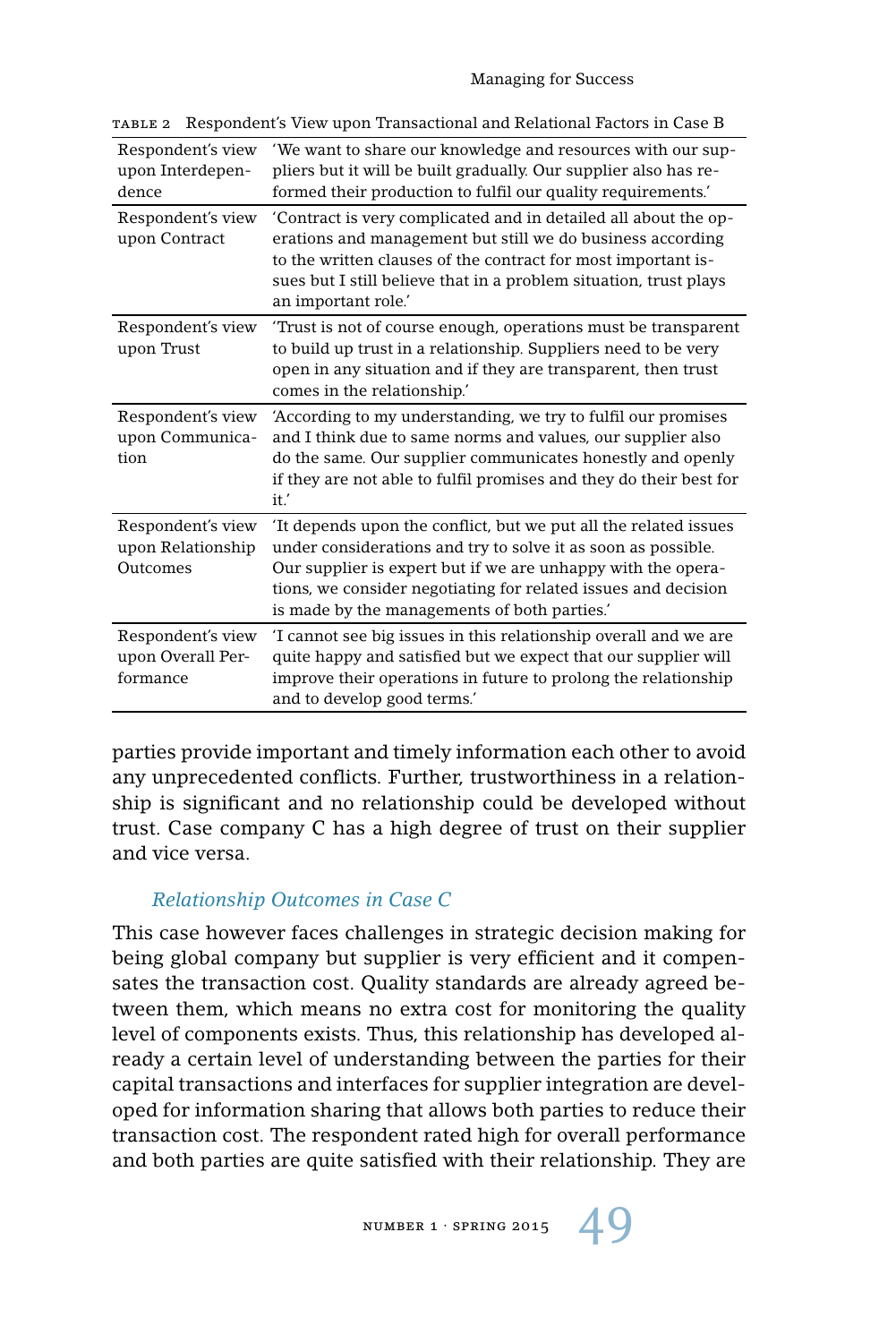| Respondent's view<br>upon Transac-<br>tional Character-<br>istics | 'All the clauses regarding termination and operating proce-<br>dures of contract are agreed between the parties but we coop-<br>erate and build relationship with our supplier based on trust<br>and fair communication which we consider is a key aspect for<br>relationship development.'                         |
|-------------------------------------------------------------------|---------------------------------------------------------------------------------------------------------------------------------------------------------------------------------------------------------------------------------------------------------------------------------------------------------------------|
| Respondent's view<br>upon Transac-<br>tional Character-<br>istics | 'Both of parties need to solve a conflict if any by negotiating or<br>compromising otherwise we can follow the legal clause of the<br>contract by knocking the court's door but it has been very sel-<br>dom in our case because we never face this kind of situation<br>in this relationship.'                     |
| Respondent's view<br>upon Communica-<br>tion                      | Both of the parties try to be open in communicating any<br>changes in procedures or operations to avoid conflicts and we<br>do not feel any resistance or hesitation because relationship<br>is working perfectly for last 11 years and further we do not<br>spend a lot of time for meetings etc.'                 |
| Respondent's view<br>upon Trust                                   | 'First of all, our supply chain is integrated and of course there<br>are issues every now and then but they do not affect our rela-<br>tionship because we understand each other's operations and<br>mostly our supplier fulfil all of its promises which enhance<br>the trust level in our business relationship." |
| Respondent's view<br>upon Relationship<br>Outcomes                | 'We have developed supplier integration program where both<br>of the parties have easy access to the technical documents,<br>product drawings, information sharing etc., and overall trans-<br>action cost between the parties is very low.'                                                                        |

table 3 Respondent's View upon Transactional and Relational Factors in Case C

committed to continue the relationship for longer term and want to enhance the transaction value.

#### comparative case findings

Table 4 summarizes the comparative impact of degree of transactional and relational mechanisms in three analyzed case companies. It describes the level of these mechanisms in their operations for relationship outcomes. Based on the results, we have described the degree of these mechanisms in buyer-supplier relationship as low, medium, and high which identify the factors need to be improved. This rating of low, medium, and high in table 4 was achieved and determined by particular existence level of transactional and relational mechanisms in the cases. This is followed by Woolthuis, Hillebrand, and Nooteboom (2005) who selected the extremes of low versus high to discover the research question. Hereby, we have divided the degrees into three extremes low, medium, and high to achieve the comprehension and rationale of research objectives. Further, the answers were analyzed and transcribed into the ratings to make it more clear and understandable. This clarifies not only the developed per-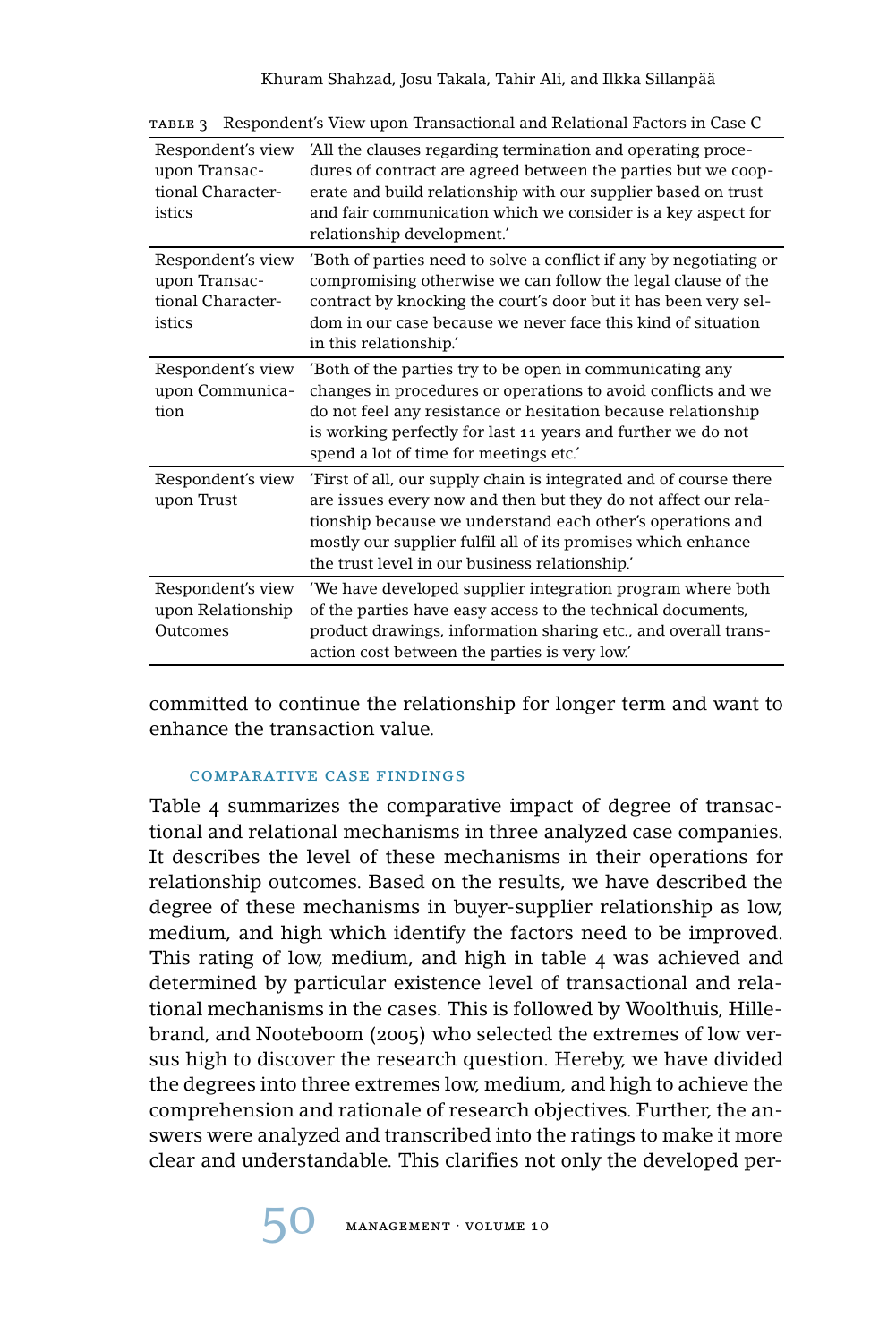| Mechanism                        | Category            | Case A    | Case B     | Case C    |
|----------------------------------|---------------------|-----------|------------|-----------|
| Transactional<br>mechanisms      | Interdependence     | Symmetric | Asymmetric | Symmetric |
|                                  | Contract            | Low       | High       | Low       |
| Relationship<br>Mechanisms       | Communication       | High      | Medium     | High      |
|                                  | Trust               | High      | Low        | High      |
| Buyer-Supplier<br>Relat. Outcome | Transaction cost    | Medium    | High       | Low       |
|                                  | Overall performance | High      | Medium     | High      |

table 4 Degree of Transactional and Relational Mechanisms in Cases

ception of these mechanisms into respondents' mind but also identify what the significant factors to be improved.

Based on the analyzed results summarized in table 4, this study provides comparative findings of transactional and relational factors. As we can see that in Case A, interdependence between parties is symmetric which help to reduce the opportunism level in relationship. Further, the impact of contract is quite low which illustrates that both parties try to resolve their conflicts based on the trust. Similarly, communication and trust in Case A have high impact in developing the relationship that posits the positive impact on relationship performance. Finally, transaction cost has a medium impact in this relationship, which recommends that they need to further think about their transactions with supplier more in detail to evaluate how they can reduce transaction cost.

Case B posits results unlike Case A, where transactional mechanisms need to be improved. These results endorse the both parties to invest more for the relationship, which will affect their interdependence level and reduce opportunism between the parties. Because this relationship is newly made (3 years), they need to develop trust between each other to enhance the transaction value of relationship. If relational mechanisms have developed in an organization, companies mutually solve conflicts and unpredicted situations. Symmetric interdependence provides the opportunity for both parties to prolong relationship with good terms and to enhance relationship performance.

On the other side, Case C is quite unique between three cases because it does not only have good relationship with supplier but it also has ownership in supplier's assets. In this situation, interdependence will always be symmetric and fear of opportunism will be very low. Contract between both parties will exist but they will try to solve all the problems and conflicts in a win-win situation. In this case, trust and communication has a high impact on relationship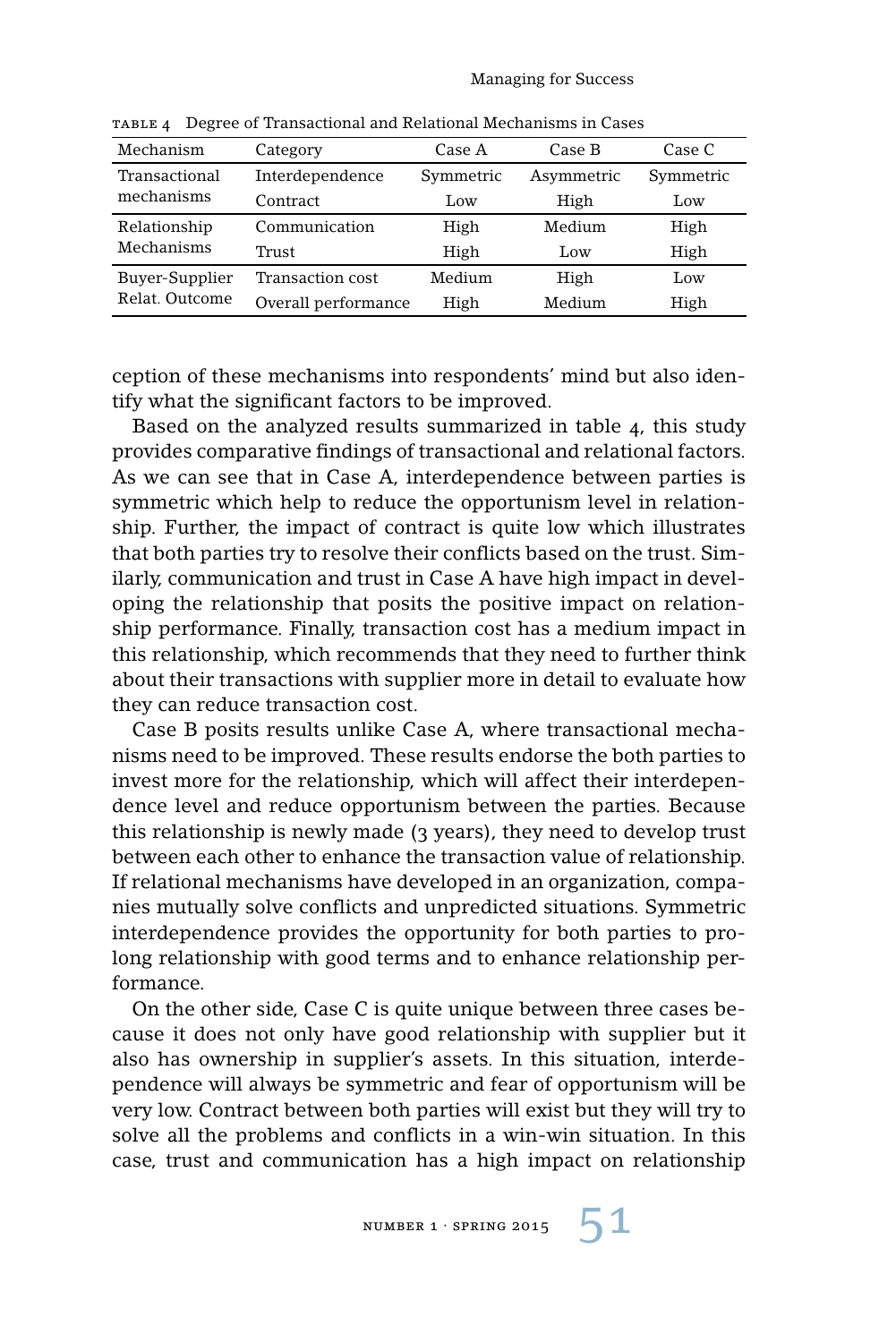performance because they do not need to negotiate frequently for certain issues. Trust always reduce the possibility of negotiation and transaction cost.

## **Conclusion**

This paper empirically demonstrates the impact of transactional and relational mechanisms on transaction cost and buyer-supplier relationship performance. To examine the role of these mechanisms in relationship performance, this study produces an empirically tested research framework based on two major theoretical perspectives: transaction cost economics and social exchange theory. Previous research lacks in identifying generally the role of transactional and relational factors in developing buyer-supplier relationship and more specifically measuring the transaction cost. It also lacks in evaluating these mechanisms together for a specific relationship in multiple case study where the knowledge can be acquired in detail.

This study uncovers that relational mechanisms are more effective than transactional mechanisms on relationship performance. Trustful atmosphere between parties facilitate to resolve the conflicts and safeguard the contingencies that in result enhances transaction value and reduces transaction cost. The collected data from Finnish cases with same organizational culture indicate that trust and communication are the most important factors in developing long-term relationships with business partners. Findings also show that transactional factors have significant effect in developing buyersupplier relationship. This means that symmetric interdependence reduces the potential of uncertainty of outcomes, replicates a level of competitive and synergetic relationship nature and develops higher transaction value (Mahapatra, Narasimhan, and Barbieri 2010; Hendrikse and Windsperger 2011; Pfeffer and Salancik 2003, 41).

Most importantly, this study presents empirically tested integrated framework which combined significant factors of TCE and SET. This kind of combination does not only highlight the importance of these factors but also to answer the question of how and why these factors influence the buyer-supplier operations. Our findings show the impact of transactional and relational factors on transaction cost between buyer and supplier and how to hinder the opportunism. Because this study examines these factors from buyer perspective, it provides a new dimension to buyers to integrate and reconsider these factors while making decisions to get competitive advantage.

The findings contribute to existing research on the management of buyer-supplier relationship by developing an integrated framework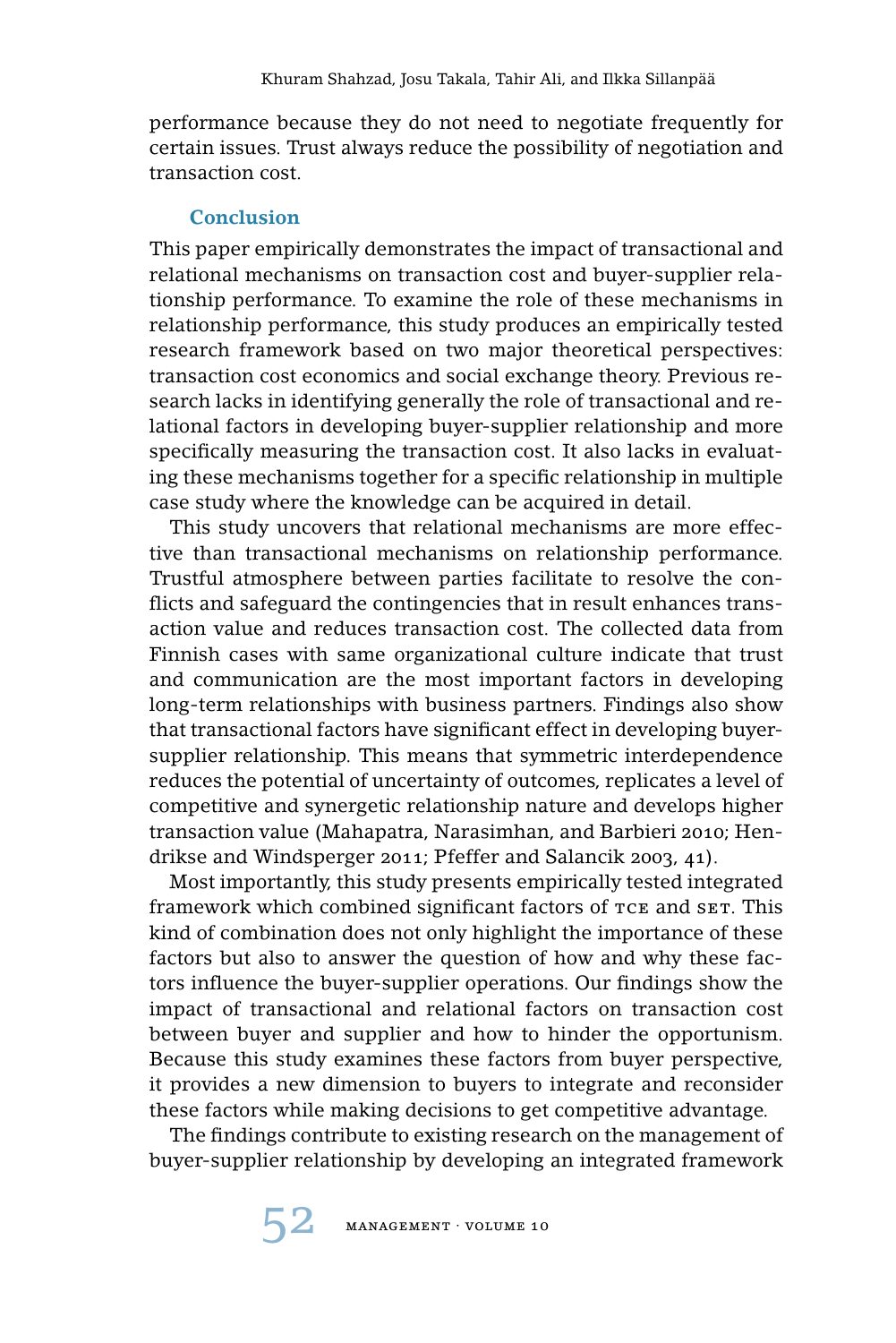of social exchange theory and transaction cost economics. Moreover, a case study explores the significance of transactional and relational mechanisms for buyer-supplier performance. This finding provides an insight for the managers to understand the importance of these mechanisms in their operations to build up strong relationships not only to improve performance but also to reduce transaction cost. Managers can enhance the operational performance by selecting the most suitable construct in developing long-term relationship with their suppliers.

#### FURTHER RESEARCH

It is important to note that this study contains limitations which provide future research prospects. Our study focuses on Finnish manufacturing industry by selecting three case companies. Interesting future research can be done by adding more cases to get a comprehensive overview of the constructs used in the study. Future research can be developed a full set of characteristics within the model along with a strong aspect of culture to be tested in Nordic countries. This viewpoint will provide more generalized and interesting findings due to different cultural norms. For example, *trust* and *communication* play a crucial role in developing buyer-supplier relationship in Finnish organizational culture. It would be interesting to see the extent and effectiveness of this framework in other countries too. Finally future research should attempt to identify some other supplementary factors contributing to reduce transaction cost and to develop buyersupplier relationships. Quantitative study with a sufficient number of respondents is quite an interesting idea to test the proposed integrated framework in further research.

#### **References**

- Artz, K. W., and T. H. Brush. 2000. 'Asset Specificity, Uncertainty and Relational Norms: An Examination of Coordination Costs in Collaborative Strategic Alliances.' *Journal of Economic Behaviour and Organization* 41 (4): 337–62.
- Blau, P. M. 1964. *Exchange and Power in Social Life.* New York: Wiley.
- Bonoma, T. V. 1985. 'Case Research in Marketing: Opportunities, Problems, and a Process.' *Journal of Marketing Research* 22 (2): 199–208.
- Brouthers, K. D., and J. F. Hennart. 2007. 'Boundaries of the Firm: Insights from International Entry Mode Research.' *Journal of Management* 33 (3): 395–425.
- Bryman, A. 2004. 'Qualitative Research on Leadership: A Critical But Appreciative Review.' *The Leadership Quarterly* 15 (6): 729–69.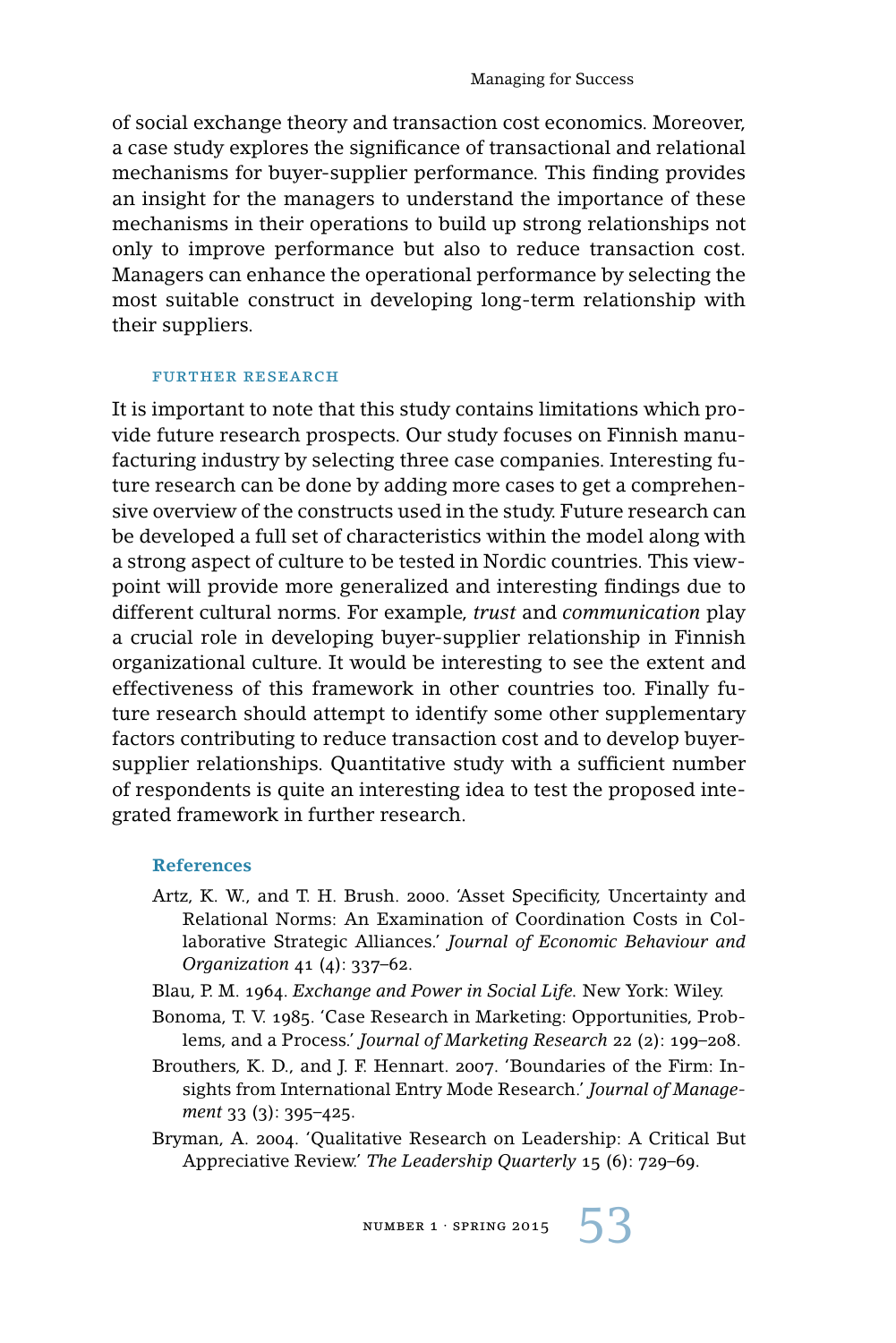- Choy, K. L., W. B. Lee, and V. Lo. 2002. 'Development of a Case Based Intelligent Customer-Supplier Relationship Management System.' *Expert systems with Applications* 23 (3): 281–97.
- Corsten, D., T. Gruen, and M. Peyinghaus. 2011. 'The Effects of Supplierto-Buyer Identification on Operational Performance: An Empirical Investigation of Inter-Organizational Identification in Automotive Relationships.' *Journal of Operations Management* 29 (6): 549–60.
- Dyer, J. H. 1997. 'Effective Inter-Firm Collaboration: How Firms Minimize Transaction Costs and Maximize Transaction Value.' *Strategic Management Journal* 18 (7): 535–56.
- Dyer, J. H., and W. Chu. 2003. 'The Role of Trustworthiness in Reducing Transaction Costs and Improving Performance: Empirical Evidence from the United States, Japan, and Korea.' *Organization Science* 14  $(1): 57-68.$
- Dyer, J. H., and N. Hatch. 2006. 'Using Supplier Networks to Learn Faster.' *Sloan Management Review* 45 (3): 57–63.
- Dyer, J. H., and H. Singh. 1998. 'The Relational View: Cooperative Strategy and Sources of Interorganizational Competitive Advantage.' *Academy of Management Review* 23 (4): 660–79.
- Eisenhardt, K. M. 1989. 'Building Theories from Case Study Research.' *Academy of Management Review* 14(4): 532–50.
- Eisenhardt, K. M., and M. E. Graebner. 2007. 'Theory Building from Cases: Opportunities and Challenges.' *Academy of Management Journal* 50 (1): 25–32.
- Fryxell, G. E., D. S. Robert, and V. Maria. 2002. 'After the Ink Dries: The Interaction of Trust and Control in us-Based International Joint Ventures.' *Journal of Management Studies* 39:865–87.
- Ghauri, P. 2004. 'Designing and Conducting Case Studies in International Business Research.' *Handbook of Qualitative Research Methods for International Business,* edited by R. Piekkari and C. Welch, 109–24. Cheltenham: Edward Elgar.
- Glaser, B. G., and A. L. Strauss. 2009. *The Discovery of Grounded Theory: Strategies for Qualitative Research.* Piscataway, NJ: Transaction.
- Gulati, R. 1995. 'Does Familiarity Breed Trust? The Implications of Repeated Ties for Contractual Choice in Alliances.' *Academy of Management Journal* 38 (1): 85–112.
- Hammami, R., C. Temponi, and Y. Frein. 2014. 'A Scenario-Based Stochastic Model for Supplier Selection in Global Context with Multiple Buyers, Currency Fluctuation Uncertainties, and Price Discounts.' *European Journal of Operational Research* 233 (1): 159–70.
- Hendrikse, G., and J. Windsperger. 2011. 'Determinants of Contractual Completeness in Franchising.' In *Developments in the Theory of Networks: Franchising, Alliances and Cooperatives,* edited by M. Tuunanen, J. Windsperger, G. Cliquet, and G. Hendrikse, 13–30. New York: Springer.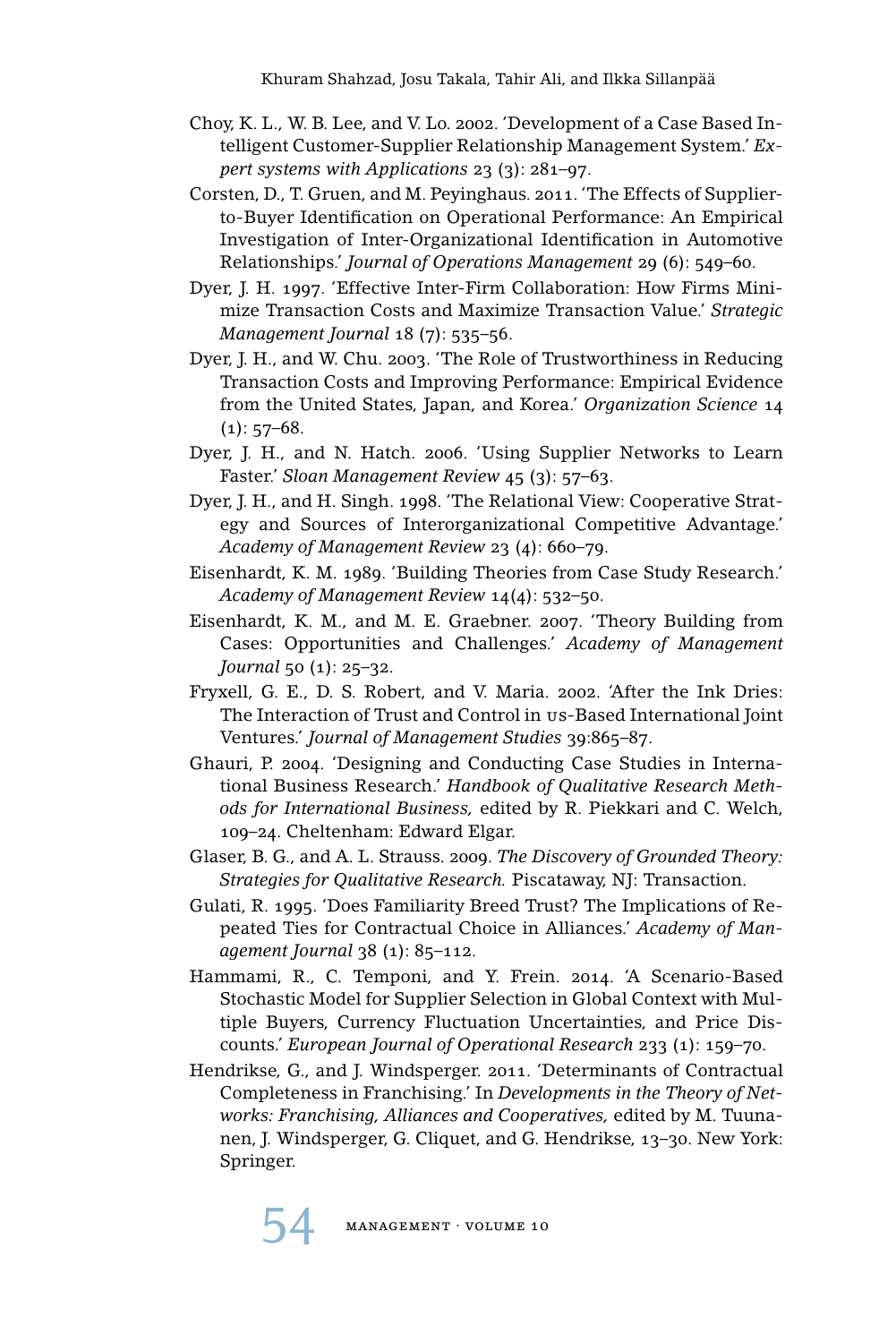- Heide, J. B., and G. John. 1992. 'Do Norms Matter in Marketing Relationships?' *The Journal of Marketing* 56:32–44.
- Hill, C. E., B. J. Thompson, and E. N. Williams. 1997. 'A Guide to Conducting Consensual Qualitative Research.' *The Counselling Psychologist* 25 (4): 517–72.
- Ho, W., X. Xu, and P. K. Dey. 2010. 'Multi-Criteria Decision Making Approaches for Supplier Evaluation and Selection: A Literature Review.' *European Journal of Operational Research* 202 (1): 16–24.
- Ireland, R. D., and J. W. Webb. 2007. 'A Multi-Theoretic Perspective on Trust and Power in Strategic Supply Chains.' *Journal of Operations Management* 25 (2): 482–97.
- Jap, S. D., and S. Ganesan. 2000. 'Control Mechanisms and the Relationship Life Cycle: Implications for Safeguarding Specific Investments and Developing Commitment.' *Journal of Marketing Research* 37 (2): 227–45.
- Johnson, J. L., J. B. Cullen, T. Sakano, and H. Takenouchi. 1996. 'Setting the Stage for Trust and Strategic Integration in Japanese–us Cooperative Alliances.' *Journal of International Business Studies* 27:981– 1004.
- Leuschner, R., D. S. Rogers, and F. F. Charvet. 2013. 'A Meta-Analysis of Supply Chain Integration and Firm Performance.' *Journal of Supply Chain Management* 49 (2): 34–57.
- Li, Y., E. Xie, H. H. Teo, and M. W. Peng. 2010. 'Formal Control and Social Control in Domestic and International Buyer-Supplier Relationships.' *Journal of Operations Management* 28 (4): 333–44.
- Lin, X., and C. L. Wang. 2008. 'Enforcement and Performance: The Role of Ownership, Legalism and Trust in International Joint Ventures.' *Journal of World Business* 43 (3): 340–51.
- Liu, Y., Y. Luo, and T. Liu. 2009. 'Governing Buyer-Supplier Relationships through Transactional and Relational Mechanisms: Evidence from China.' *Journal of Operations Management* 27 (4): 294–309.
- Luo, Y. 2002. 'Contract, Cooperation, and Performance in International Joint Ventures.' *Strategic Management Journal* 23 (10): 903–19.
- Madhok, A. 1995. 'Revisiting Multinational Firms' Tolerance for Joint Ventures: A Trust-Based Approach.' *Journal of International Business Studies* 26 (1): 117–37.
- Mahapatra, S. K., R. Narasimhan, and P. Barbieri. 2010. 'Strategic Interdependence, Governance Effectiveness and Supplier Performance.' *Journal of Operations Management* 28 (6): 537–52.
- McCutcheon, D. M., and J. R. Meredith. 1993. 'Conducting Case Study Research in Operations Management.' *Journal of Operations Management* 11 (3): 239–56.
- Mesquita, L. F., and T. H. Brush. 2008. 'Untangling Safeguard and Production Coordination Effects in Long-Term Buyer-Supplier Relationships.' *Academy of Management Journal* 51 (4): 785–807.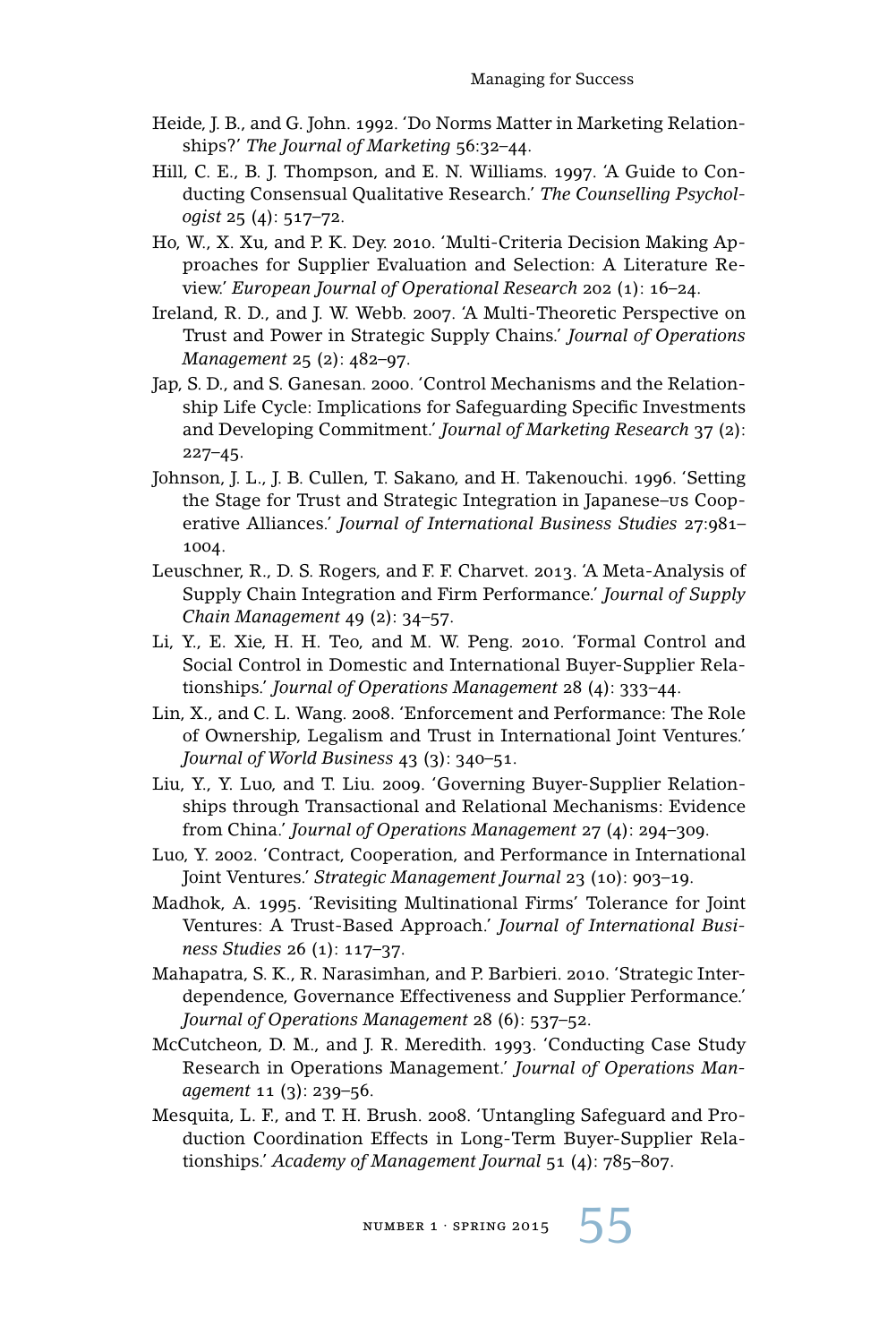- Miles, M. B., and A. M. Huberman. 1984. *Qualitative Data Analysis: A Sourcebook of New Methods.* Thousand Oaks, ca: Sage.
- Muthusamy, S. K., M. A. White, and A. Carr. 2007. 'An Empirical Examination of the Role of Social Exchanges in Alliance Performance.' *Journal of Managerial Issues* 14 (1): 53–75.
- Nyaga, G. N., J. M. Whipple, and D. F. Lynch. 2010. 'Examining Supply Chain Relationships: Do Buyer and Supplier Perspectives on Collaborative Relationships Differ?' *Journal of Operations Management* 28 (2): 101–14.
- Paliszkiewicz, J. O. 2011. 'Trust Management: Literature Review.' *Management* 6 (4): 315–31.
- Pfeffer, J., and G. R. Salancik. 2003. *The External Control of Organizations: A Resource Dependence Perspective.* Stanford, ca: Stanford University Press.
- Poppo, L., and T. Zenger. 2002. 'Do Formal Contracts and Relational Governance Function as Substitutes or Complements?' *Strategic Management Journal* 23 (8): 707–25.
- Ragin, C. C. 1994. *Constructing Social Research.* Thousand Oaks, ca: Pine Forge Press.
- Reuer, J. J., and A. Ariño. 2002. 'Contractual Renegotiations in Strategic Alliances.' *Journal of Management* 28 (1): 47–68.
- Roden, S., and B. Lawson. 2014. 'Developing Social Capital in Buyer-Supplier Relationships: The Contingent Effect of Relationship-Specific Adaptations.' *International Journal of Production Economics* 151:89–99.
- Sillanpää, I., and S. Sillanpää. 2014. 'Supply Chain Strategy: Empirical Case Study in Europe and Asia.' *Management* 9 (2): 95–115.
- Sillanpää, I., K. Shahzad, and E. Sillanpää. 2015. 'Supplier Development and Buyer-Supplier Relationship Strategies: A Literature Review.' *International Journal of Procurement Management* 18 (1/2): 227–50.
- Song, M., and C. A. Di Benedetto. 2008. 'Supplier's Involvement and Success of Radical New Product Development in New Ventures.' *Journal of Operations Management* 26 (1): 1–22.
- Uzzi, B. 1997. 'Social Structure and Competition in Interfirm Networks: The Paradox of Embeddedness.' *Administrative Science Quarterly* 42  $(1): 35-67.$
- Willamson, O. 1985. *The Economic Institutions of Capitalism.* New York: Free Press.
- Woolthuis, R. K., B. Hillebrand, and B. Nooteboom. 2005. 'Trust, Contract and Relationship Development.' *Organization Studies* 26 (6): 813–40.
- Wuyts, S., and T. Geyskens. 2005. 'The Formation of Buyer-Supplier Relationships: Detailed Contract Drafting and Close Partner Selection.' *Journal of Marketing* 69 (4): 103–17.

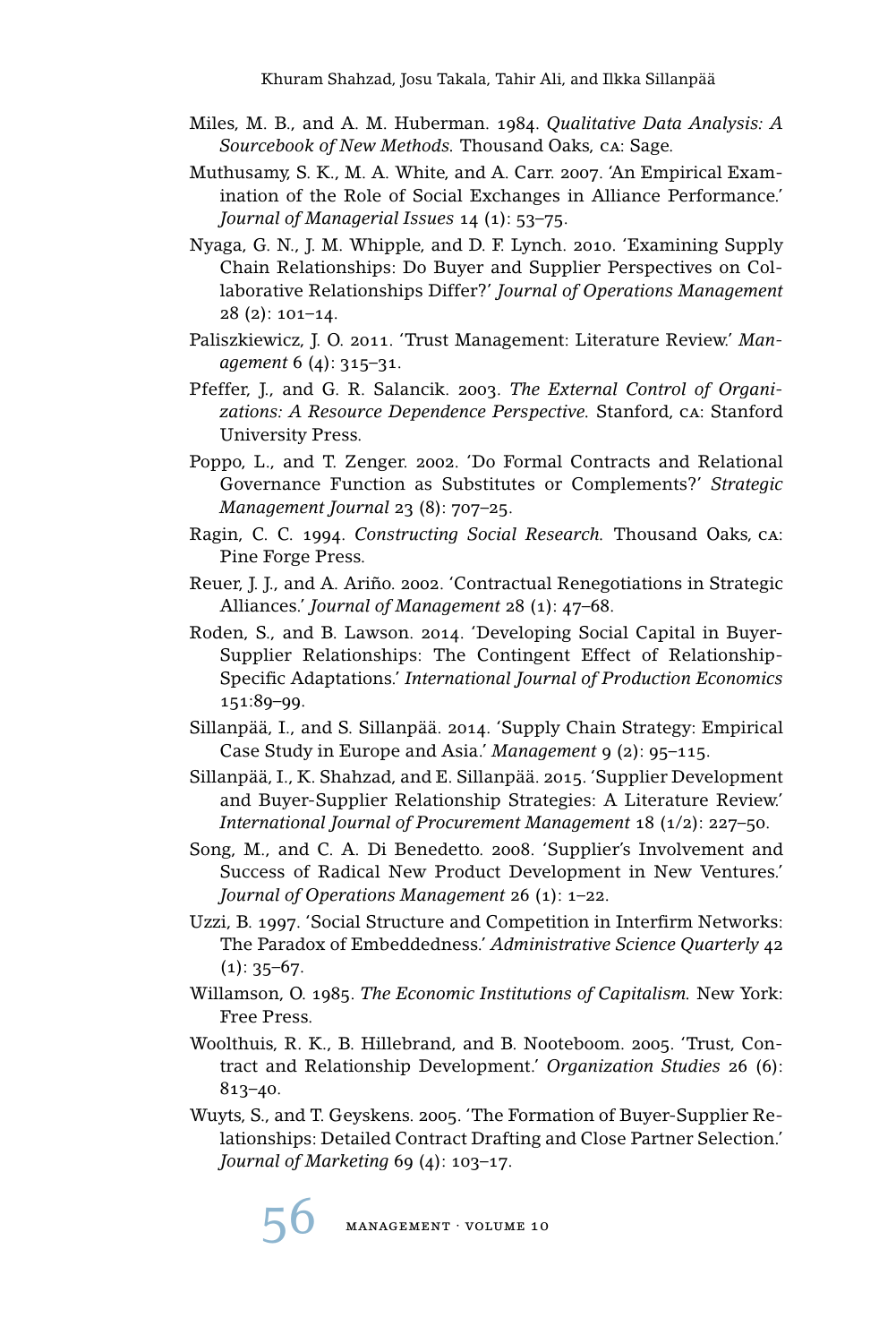Yin, R. K. 1994. *Case Study Research: Design and Methods.* Thousand Oaks, ca: Sage.

. 2003. *Case Study Research: Design and Methods.* Thousand Oaks, ca: Sage.

- Zaheer, A., B. McEvily, and V. Perrone. 1998. 'Does Trust Matter? Exploring the Effects of Interorganizational and Interpersonal Trust on Performance.' *Organization Science* 9 (2): 141–59.
- Zhou, X., Q. Li, W. Zhao, and H. Cai. 2003. 'Embeddedness and Contractual Relationships in China's Transitional Economy.' *American Sociological Review* 68:75–102.
- Zimmermann, F., and K. Foerstl. 2014. 'A Meta-Analysis of the Purchasing and Supply Management Practice-Performance Link.' *Journal of Supply Chain Management* 50(3): 37–54.

### **Appendix 1: Measurement Items**

buyer's background information

- 1. Name of your company?
- 2. Type of the industry?
- 3. Number of employees (in 2014)?
- 4. Ownership: (family-owned, state-owned, local Plc. mne)?
- 5. When was your company formed?

#### supplier's background information

- 1. Name of the key supplier?
- 2. Supplier's home country?
- 3. Number of employees in your supplier company approximately (in 2014)?
- 4. Supplier ownership type: (Family-owned, state-owned, local Plc.  $MNE$ )?
- 5. When did relationship start with supplier?
- 6. Why did your firm select this supplier?

#### transactional characteristics of relationship

- 1. What kind of resources have your firm and supplier invested in this relationship (e.g., financial, managerial, technological, physical, or others)? If yes, then what is the ownership ratio?
- 2. Suppose if your relationship with this supplier dissolves today, to what extent you and your supplier can recover the invested resources: (a) very low, (b) moderately low, (c) slightly low, (d) medium, (e) slightly higher, (f) moderately higher, (g) very high?
- 3. If your relationship with this supplier dissolves today, can your firm find another supplier for same components?
- 4. If your relationship with this supplier dissolves today, can your supplier find another buyer for the same components?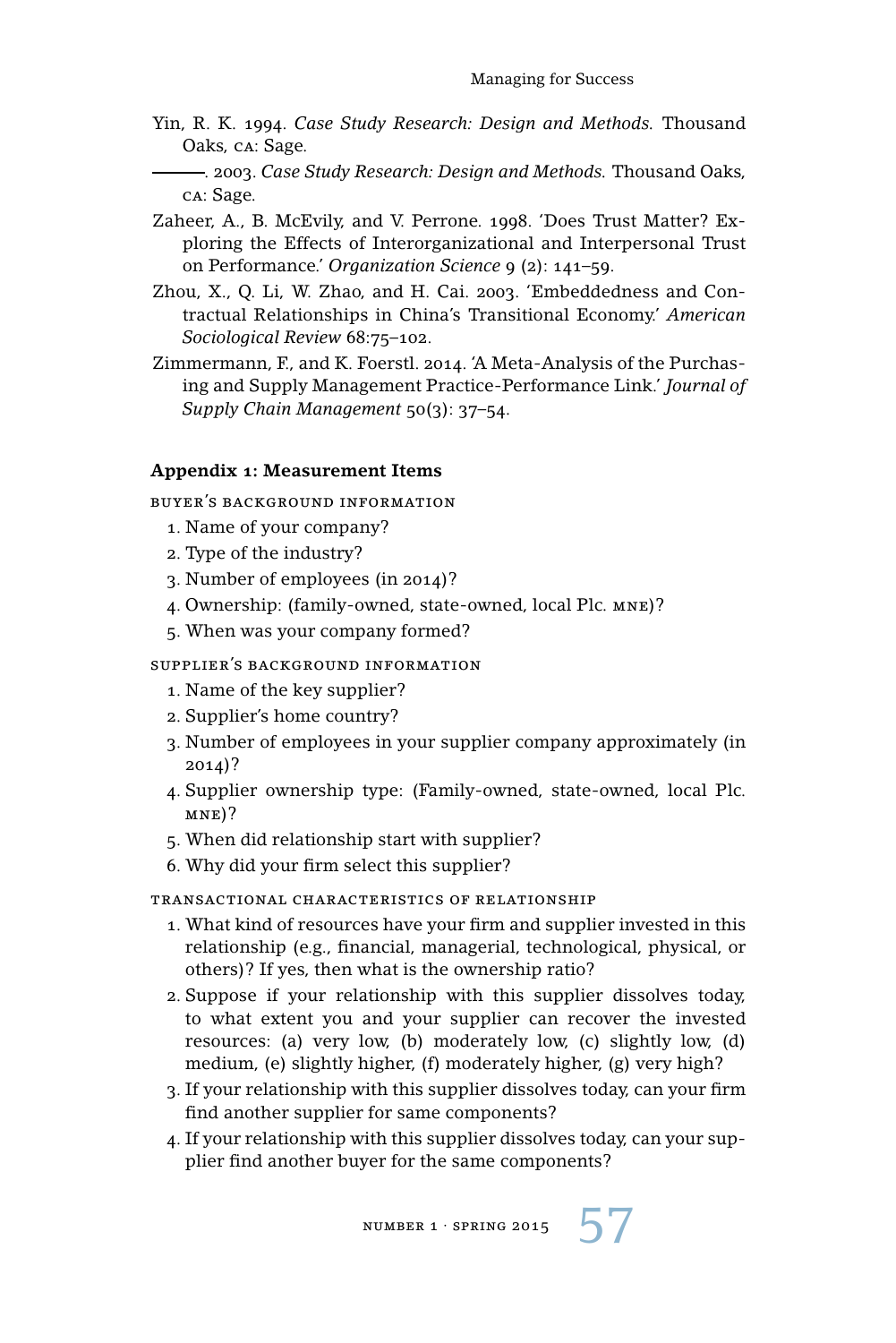5. What is importance of contract in your relationship with supplier and what sort of things you have included in contract (operate and manage the relationship, resolve conflicts, terminate the relation, unanticipated contingencies, quality of resources contributed, and avoiding exploitation)? What is the impact of contract on actual dealings between companies?

#### relational characteristics

1. Communication is very important ingredient for developing the relationship between buyers and suppliers. How do you describe the quality, frequency, and openness of communication between your firm and supplier:

(a) keeping informed each other about events or changes that may affect the other party,

(b) providing important and timely information that might help the other party,

(c) exchange of information in this relationship takes place frequently and informally.

- 2. How important is trust in your relationship with supplier? How do you describe the overall trustworthiness of supplier in this relationship? Does he fulfil his promises? Does he sometimes try to hide some important information from you?
	- (a) Cannot be trusted at times
	- (b) Is perfectly honest and truthful
	- (c) Can be trusted completely
	- (d) Can be counted on to do what is right
	- (e) Is someone I have great confidence in
	- (f) Has high integrity

### relationship outcomes

### *Transaction Cost*

1. Developing relationship always carry some cost in terms of negotiations, combine decision making, monitoring the quality of supplied components, and sharing information. How efficiently your relationship handles these kinds of costs?

(a) How effective your meetings are with your suppliers in terms of time spent and making important decisions?

(b) Do you spend a lot of time in monitoring the quality of supplier's deliveries?

(c) Do you spend a lot of time together with supplier in order to solve conflicts?

(d) How easy it is to understand the information provided by supplier?

### *Buyer-Supplier Relationship Outcome*

1. How do you evaluate the performance of your relationship? (Overall performance, profitability, just in time delivery, manufacturing quality, cost control, achieving goals, performance compared to